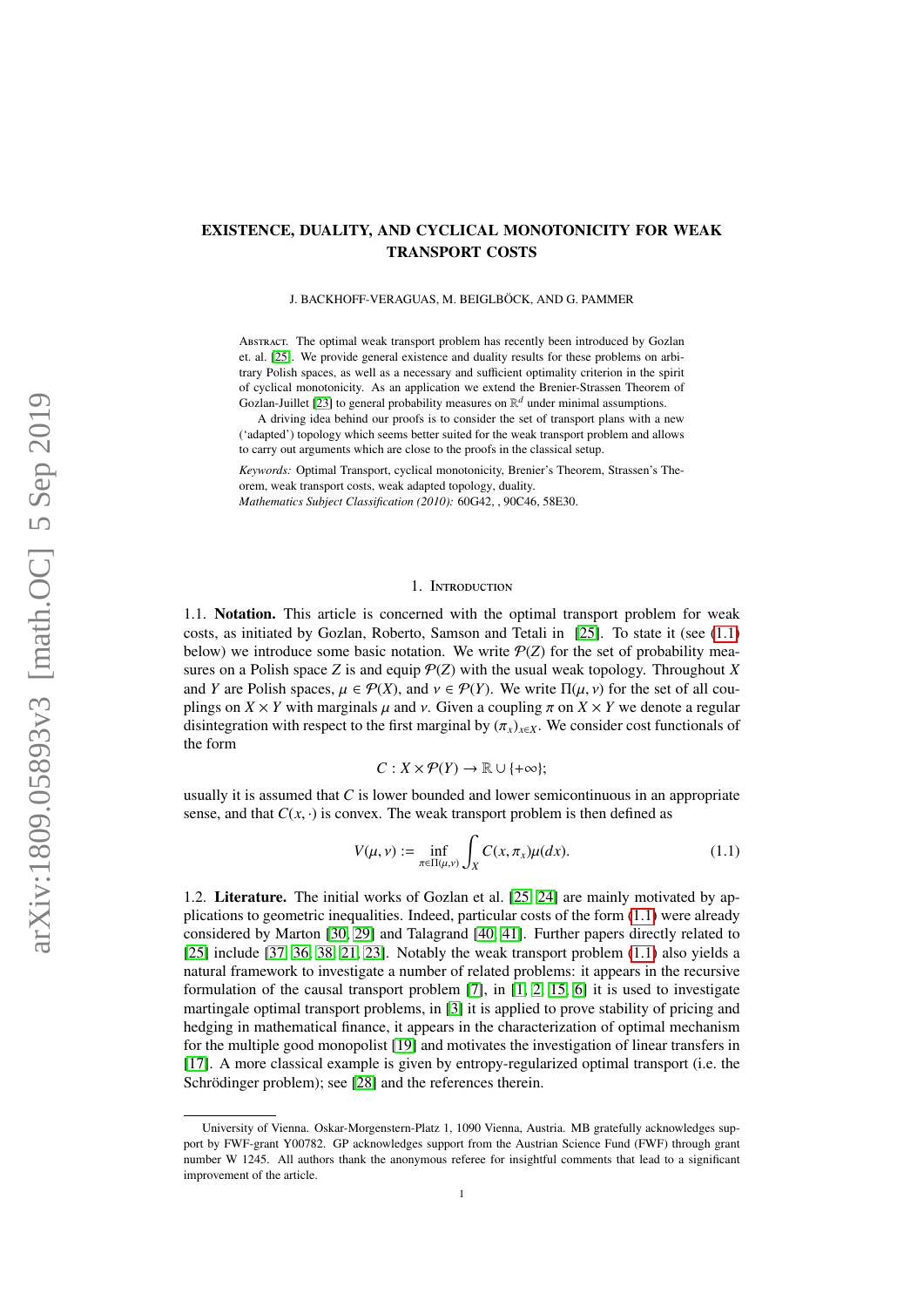1.3. Main results. We will establish analogues of three fundamental facts in optimal transport theory: existence of optimizers, duality, and characterization of optimizers through *c*-cyclical monotonicity. We make the important comment, that these concepts (in particular existence and duality) have been previously studied for the weak transport problem. However, the results available so far may be too restrictive for certain applications.

Our goal is to establish these results at a level of generality that mimics the framework usually considered in the optimal transport literature (i.e. lower bounded, lower semicontinuous cost function). We emphasize that this extension is in fact required to treat specific examples of interest, cf. Section [1.3.4](#page-2-0) below.

We briefly hint at the novel viewpoint which makes this extension possible: In a nutshell, the technicalities of the weak transport problem appear intricate and tedious since kernels  $(\pi_x)_x$  are notoriously ill behaved with respect to weak convergence of measures on  $P(X \times Y)$ . In the present paper we circumvent this difficulty by embedding  $P(X \times Y)$  into the bigger space  $\mathcal{P}(X \times \mathcal{P}(Y))$ . This idea is borrowed from the investigation of process distances (cf. [\[33,](#page-21-15) [5,](#page-21-16) [4\]](#page-21-17)) and will allow us to carry out proofs that closely resemble familiar arguments from classical optimal transport.

1.3.1. *Primal Existence.* As a first contribution we will establish in Section 2 the following basic existence results.

<span id="page-1-0"></span>**Theorem 1.1** (Existence I). Assume that  $C: X \times \mathcal{P}(Y) \rightarrow \mathbb{R} \cup \{+\infty\}$  is jointly lower semi*continuous, bounded from below, and convex in the second argument. Then, the problem*

$$
\inf_{\pi \in \Pi(\mu,\nu)} \int_X C(x,\pi_x) \mu(dx),
$$

*admits a minimizer.*

 $\int C(x, \pi_x) d\mu(x)$  is continuous on the set of all transport plans with first marginal  $\mu$ , whereas Notably, Gozlan et.al. prove existence of minimizers under the assumption that  $\pi \mapsto$ our aim is to establish existence based on properties of the function *C*. We also note that Theorem [1.1](#page-1-0) was first established by Alibert, Bouchitté, and Champion in [\[2\]](#page-21-8) in the case where *<sup>X</sup>*, *<sup>Y</sup>* are compact spaces.

In fact the assumptions of Theorem [1.1](#page-1-0) may be more restrictive than they initially appear. Indeed, as the cost function defined in [\(1.5\)](#page-2-1) below is not lower semicontinuous with respect to weak convergence, we will need to employ a refined version of Theorem [1.1](#page-1-0) to carry out our application in Theorem [1.4](#page-2-2) below.

Given a compatible metric  $d_Y$  on the Polish space *Y* and  $t \in [1, \infty)$ , we write  $\mathcal{P}^t_{d_Y}(Y)$ for the set of probability measures  $v \in \mathcal{P}(Y)$  such that  $\int d_Y(y, y_0)^t v(dy) < \infty$  for some (and then any)  $y_0 \in Y$  and denote the t Wasserstein metric on  $\mathcal{P}^t(Y)$  by  $\mathcal{P}^t(Y)$  (see e.g. 142) (and then any)  $y_0 \in Y$  and denote the *t*-Wasserstein metric on  $\mathcal{P}_{d_Y}^t(Y)$  by  $\mathcal{W}_t$  (see e.g. [\[42,](#page-22-5) Chapter 7]). In the sequel we make the convention that, whenever we refer to  $\mathcal{P}^t_{d_Y}(Y)$ , it is assumed that this set is equipped with the topology generated by  $W_t$ . On the other hand, regarding the Polish space *X*, we fix from now on a compatible bounded metric  $d_X$ .

<span id="page-1-1"></span>**Theorem 1.2** (Existence II). Assume that  $v \in \mathcal{P}_{d_Y}^t(Y)$ . Let  $C: X \times \mathcal{P}_{d_Y}^t(Y) \to \mathbb{R} \cup \{+\infty\}$  be injuring terminant in your semicontinuous with respect to the product tenglacy on  $X \times \mathcal{P}_{d_Y}^t(Y)$ , hounded *jointly lower semicontinuous with respect to the product topology on*  $X\times \mathcal{P}_{d_Y}^t(Y)$ *, bounded from below, and convex in the second argument. Then, the problem*

$$
\inf_{\pi \in \Pi(\mu,\nu)} \int_X C(x,\pi_x) \mu(dx),
$$

*admits a minimizer.*

We emphasize that Theorem [1.1](#page-1-0) is a special case of Theorem [1.2.](#page-1-1) To see this, just take  $d<sub>Y</sub>$  to be a compatible bounded metric. We also note that if *C* is strictly convex in the second argument and  $V(\mu, \nu) < \infty$ , then the minimizer  $\pi^* \in \Pi(\mu, \nu)$  is unique. We report our proofs in Section 2 our proofs in Section [2.](#page-3-0)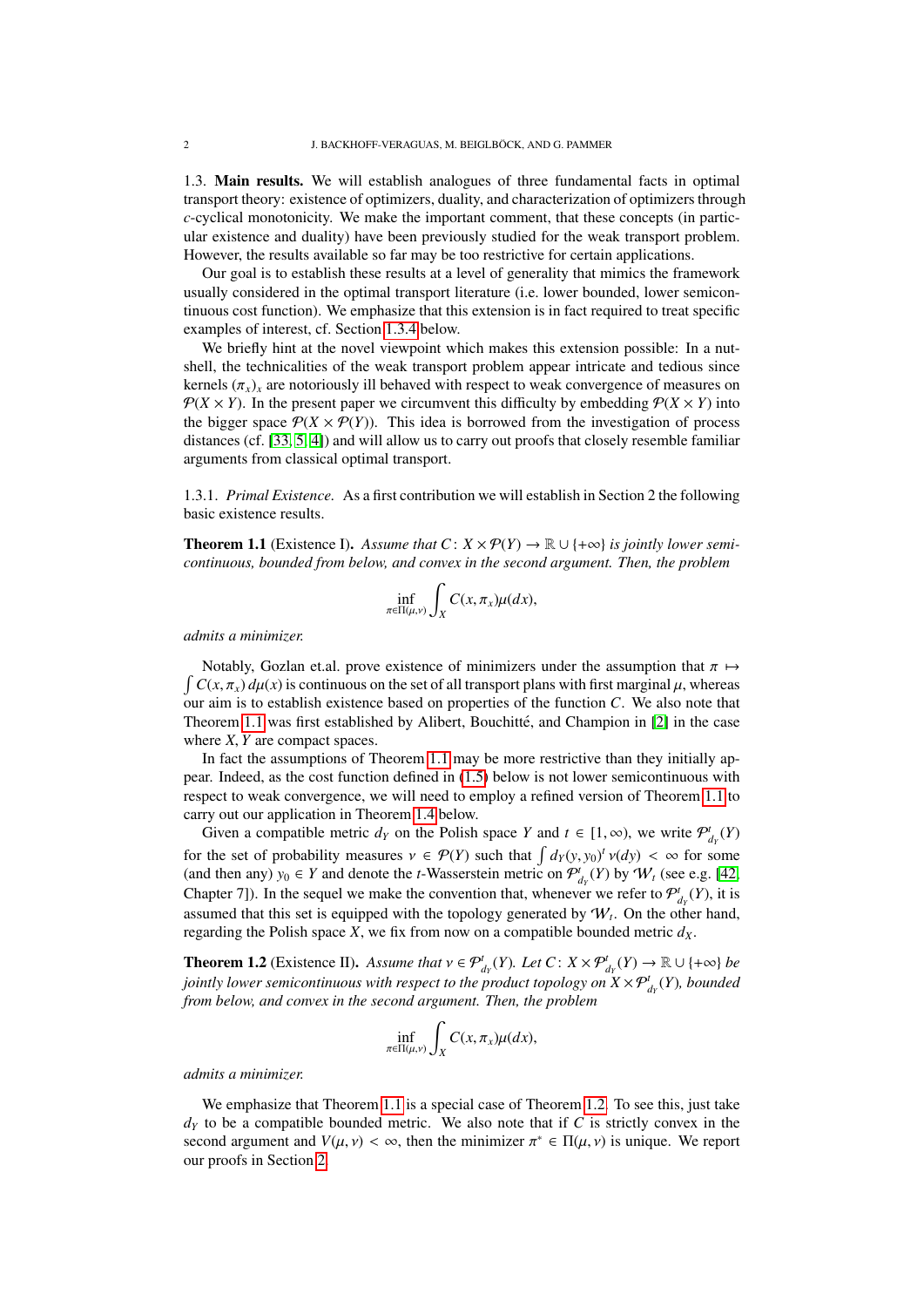## 1.3.2. *Duality*. We fix a compatible metric  $d<sub>Y</sub>$  on *Y* and introduce the space

 $\Phi_{b,t} := \{\psi : Y \to \mathbb{R} \text{ continuous s.t. } \exists a, b, \ell \in \mathbb{R}, y_0 \in Y, \ell \leq \psi(\cdot) \leq a + bd_Y(y_0, \cdot)^t\}.$  (1.2) To each  $\psi \in \Phi_{b,t}$  we associate the function

$$
R_C \psi(x) := \inf_{p \in \mathcal{P}_{d_Y}^{\prime}(Y)} p(\psi) + C(x, p). \tag{1.3}
$$

We remark that  $R_C\psi(\cdot)$  is universally measurable if *C* is measurable ([\[16,](#page-21-18) Proposition 7.47]) and so the integral  $\mu(R_C\psi)$  is well defined for all  $\mu \in \mathcal{P}(Y)$  if *C* is lower-bounded.

<span id="page-2-3"></span>**Theorem 1.3.** *Let*  $C: X \times \mathcal{P}_{d_Y}^t(Y) \to \mathbb{R} \cup \{\infty\}$  *be jointly lower semicontinuous with respect to the product topology on*  $\dot{X} \times \mathcal{P}^t_{d_Y}(Y)$ , bounded from below, and convex in the second *argument. Then we have for all*  $\mu \in \mathcal{P}(X)$  *and*  $\nu \in \mathcal{P}^t_{d_Y}(Y)$ 

$$
V(\mu, \nu) = \sup_{\psi \in \Phi_{b,t}} \mu(R_C \psi) - \nu(\psi). \tag{1.4}
$$

The proof of Theorem [1.3](#page-2-3) is provided in Section [3.](#page-9-0) We also refer to this section for a comparison of earlier duality results of Gozlan, Roberto, Samson, and Tetali [\[25,](#page-21-0) Theorem 9.6] and Alibert, Bouchitté, and Champion [\[2,](#page-21-8) Theorem 4.2].

1.3.3. *C-monotonicity.* Besides primal existence and duality, another fundamental result in classical optimal transport is the characterization of optimality through the notion of *cyclical monotonicity*; see [\[35,](#page-22-6) [22\]](#page-21-19) as well as the monographs [\[34,](#page-22-7) [42,](#page-22-5) [43\]](#page-22-8). More recently, variants of this 'monotonicity priniciple' have been applied in transport problems for finitely or infinitely many marginals [\[32,](#page-21-20) [18,](#page-21-21) [26,](#page-21-22) [11,](#page-21-23) [44\]](#page-22-9), the martingale version of the optimal transport problem [\[12,](#page-21-24) [31,](#page-21-25) [13\]](#page-21-26), the Skorokhod embedding problem [\[9\]](#page-21-27) and the distribution constrained optimal stopping problem [\[14\]](#page-21-28).

We provide in Definition [5.1](#page-12-0) below, a concept analogous to cyclical monotonicity (which we call *C*-monotonicity) for weak transport costs *C*. We show that every optimal transport plan is *C*-monotone in a very general setup. Conversely, we have that every *C*-monotone transport plan is optimal under certain regularity assumptions. See Theorems [5.3](#page-12-1) and [5.6](#page-15-0) respectively.

We note that related concepts already appeared in [\[6,](#page-21-10) Proposition 4.1] (where necessity of a 2-step optimality condition is established) and in [\[23\]](#page-21-1) (necessity in the case of compactly supported measures and a quadratic cost criterion). To the best of our knowledge, our sufficient criterion is the first of its kind for weak transport costs.

We remark that the 2-step monotonicity principle for weak transport costs has already proved vital in [\[6\]](#page-21-10) for the construction of a martingale counterpart to the Brenier theorem and the Benamou-Brenier formula. On the other hand, we conjecture that this monotonicity principle could be used in order to generalize [\[23\]](#page-21-1) to non-quadratic costs.

<span id="page-2-0"></span>1.3.4. *A general Brenier-Strassen theorem.* As an application of our abstract results we extend the Brenier-Strassen theorem [\[23,](#page-21-1) Theorem 1.2] of Gozlan and Juillet to the case of general probabilities on  $X = Y = \mathbb{R}^d$  under the assumption that  $\mu$  has finite second moment<br>and *y* has finite first moment. We thus drop the condition in [23] that the marginals have and  $\nu$  has finite first moment. We thus drop the condition in [\[23\]](#page-21-1) that the marginals have compact support. For this part we set

<span id="page-2-4"></span><span id="page-2-1"></span>
$$
C(x,\rho) := \left| x - \int y\rho(dy) \right|^2, \tag{1.5}
$$

and write  $\leq_c$  for the convex order of probability measures.

<span id="page-2-2"></span>**Theorem 1.4.** Let 
$$
\mu \in \mathcal{P}^2(\mathbb{R}^d)
$$
 and  $\nu \in \mathcal{P}^1(\mathbb{R}^d)$ . There exists a unique  $\mu^* \leq_c \nu$  such that  
\n
$$
W_2(\mu^*, \mu)^2 = \inf_{\eta \leq_c \nu} W_2(\eta, \mu)^2 = V(\mu, \nu).
$$
\n(1.6)

*Moreover, there exists a convex function*  $\varphi : \mathbb{R}^d \to \mathbb{R}$  *of class*  $C^1$  *with*  $\nabla \varphi$  *being 1-Lipschitz,*<br>such that  $\nabla \varphi(u) = u^*$  Finally, an optimal coupling  $\pi^* \in \Pi(u, y)$  for  $V(u, y)$  exists, and a *such that*  $\nabla \varphi(\mu) = \mu^*$ . *Finally, an optimal coupling*  $\pi^* \in \Pi(\mu, \nu)$  *for*  $V(\mu, \nu)$  *exists, and a* coupling  $\pi \in \Pi(\mu, \nu)$  is optimal for  $V(\mu, \nu)$  if and only if  $\int \sqrt{\pi} \, d\nu = \nabla \varphi(x) \mu - \alpha$  s *coupling*  $\pi \in \Pi(\mu, \nu)$  *is optimal for*  $V(\mu, \nu)$  *if and only if*  $\int y \pi_x(dy) = \nabla \varphi(x) \mu$ -a.s.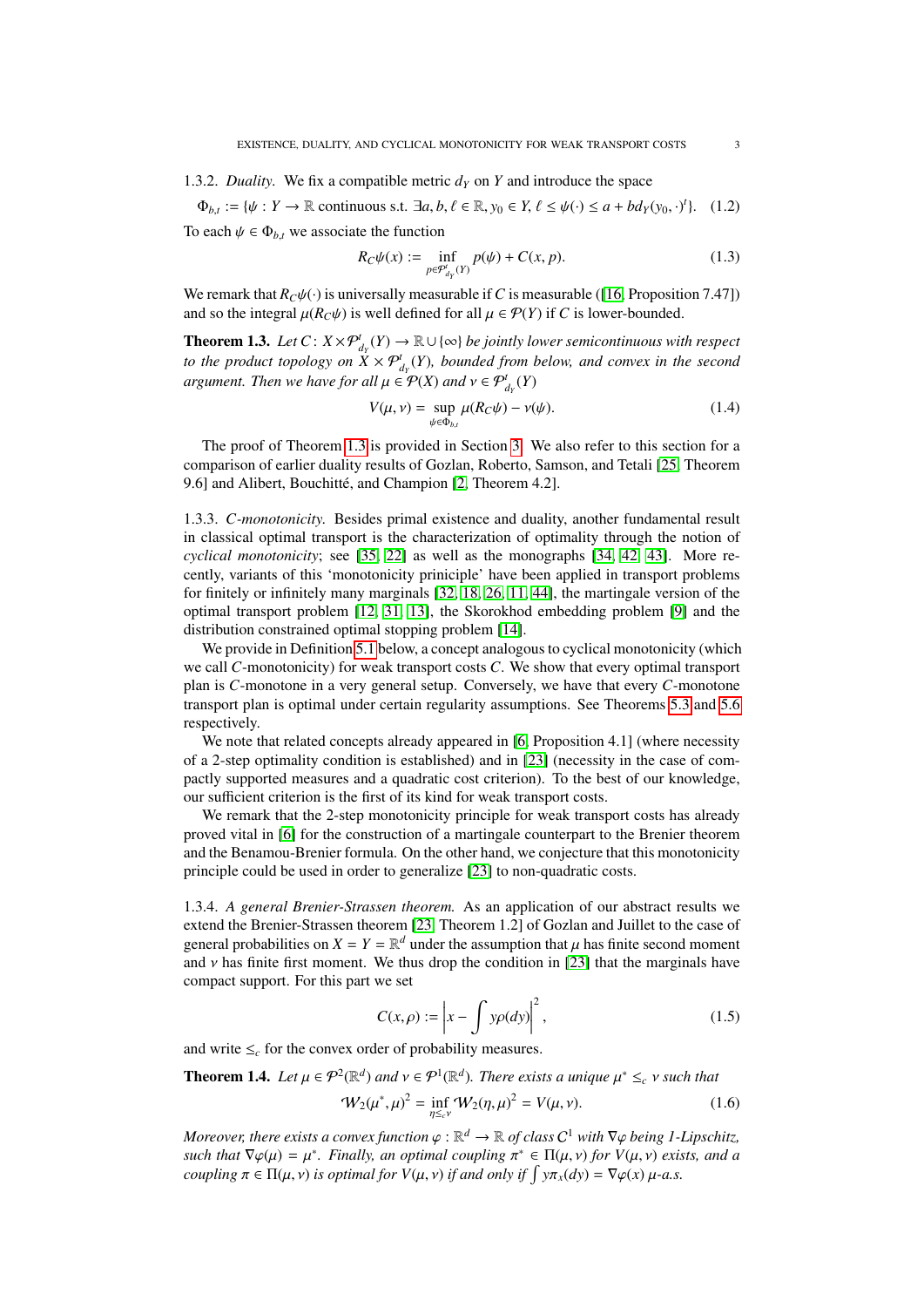Existence of  $\mu^*$  and the expression [\(1.6\)](#page-2-4) were first proved by Gozlan et al [\[24\]](#page-21-2) for 1 and by Alfonsi Corbetta Jourdain [1] for arbitrary  $d \in \mathbb{N}$  Indeed a general version *d* = 1 and by Alfonsi, Corbetta, Jourdain [\[1\]](#page-21-7) for arbitrary  $d \in \mathbb{N}$ . Indeed a general version of [\(1.6\)](#page-2-4), appealing to  $W_p$  and probabilities  $\mu, \nu \in \mathcal{P}^p(\mathbb{R}^d)$  is provided in [\[1\]](#page-21-7). All other<br>statements in the above theorem were originally established by Gozlan and Juillet [23] statements in the above theorem were originally established by Gozlan and Juillet [\[23\]](#page-21-1) under the assumption of compactly supported measures  $\mu$ ,  $\nu$ . The proof of Theorem [1.4](#page-2-2) is given in Section [6.](#page-19-0)

Note added in revision. In an updated version of [\[23\]](#page-21-1), Gozlan and Juillet have also removed the compactness assumption in Theorem [1.4.](#page-2-2) Their proof is based on duality arguments and in particular differs from the one given here.

## 2. Existence of minimizers

<span id="page-3-0"></span>A principal idea behind the proofs of this paper is to endow the set of transport plans  $P(X \times Y)$  with a topology that is finer than the usual weak topology and which appropriately accounts for the asymmetric role of *X* and *Y* in the context of weak transport. This can be formalized by embedding  $\mathcal{P}(X \times Y)$  into the bigger space  $\mathcal{P}(X \times \mathcal{P}(Y))$ . I.e., given a transport plan  $\pi$ , we will consider its disintegration  $(\pi_x)_{x \in X}$  (w.r.t. its first marginal) and view it as a *Monge-type* coupling in the larger space  $P(X \times P(Y))$ . It turns out that on this 'extended' space the minimization problems Theorem [1.2](#page-1-1) and Theorem [1.1](#page-1-0) can be handled more efficiently.

We need to introduce additional notation: for a probability measure  $\pi \in \mathcal{P}(X \times Y)$  with not further specified marginals, we write  $\pi(dx \times Y)$  and  $\pi(X \times dy)$  for its *X*-marginal and *Y*marginal respectively. At several instances we use the projection from a product space onto one of its components. This map is usually denoted by proj. where the subscript describes the component, e.g.  $proj_X$ :  $X \times Y \rightarrow X$  stands for the projection onto the *X*-component. Denoting by  $(\pi_x)_{x\in X}$  a regular disintegration of  $\pi$  with respect to  $\pi(dx\times Y)$ , we consider the measurable map

$$
\kappa_{\pi}: X \to X \times \mathcal{P}(Y)
$$

$$
x \mapsto (x, \pi_x).
$$

We define the embedding  $J: \mathcal{P}(X \times Y) \to \mathcal{P}(X \times \mathcal{P}(Y))$  by setting for  $\pi \in \mathcal{P}(X \times Y)$  with *X*-marginal  $\mu(dx) = \pi(dx \times Y)$ 

<span id="page-3-3"></span><span id="page-3-2"></span><span id="page-3-1"></span>
$$
J(\pi) := (\kappa_{\pi})_{\#}(\mu). \tag{2.1}
$$

The map *J* is well-defined since  $\kappa_{\pi}$  is  $\pi(dx \times Y)$ -almost surely unique. Note that elements in  $P(X \times Y)$  precisely correspond to those elements of  $P(X \times P(Y))$  which are concentrated on a graph of a measurable function from *X* to  $P(Y)$ .

The intensity  $I(P) \in \mathcal{P}(Y)$  of  $P \in \mathcal{P}(\mathcal{P}(Y))$  is uniquely determined by

$$
I(P)(f) = \int_{P(Y)} p(f)P(dp) \quad \forall f \in C_b(Y). \tag{2.2}
$$

The set of all probability measures  $P \in \mathcal{P}(X \times \mathcal{P}(Y))$  with X-marginal  $\mu$  and ' $\mathcal{P}(Y)$ -marginal intensity'  $\nu$  is denoted by

$$
\Lambda(\mu, \nu) := \left\{ P \in \mathcal{P}(X \times \mathcal{P}(Y)) \mid \text{proj}_X P = \mu, I(\text{proj}_{\mathcal{P}(Y)}(P)) = \nu \right\}.
$$
 (2.3)

Similar to [\(2.2\)](#page-3-1), we define the intensity of  $P \in \mathcal{P}(X \times \mathcal{P}(Y))$  as the unique measure  $\hat{I}(P) \in$  $P(X \times Y)$  such that

$$
\int_{X\times Y} f(x, y)\hat{I}(P)(dx, dy) = \int_{X\times P(Y)} \int_Y f(x, y)p(dy)P(dx, dp) \quad \forall f \in C_b(X \times Y). \tag{2.4}
$$

Note that while *J* is in general not continuous (cf. Example [2.2\)](#page-4-0), the mappings *I* and  $\hat{I}$  are continuous.

Using  $(2.1)$  and  $(2.4)$  we find that

$$
\Lambda(\mu, \nu) = \hat{I}^{-1}(\Pi(\mu, \nu)) \text{ and } J(\Pi(\mu, \nu)) \subseteq \Lambda(\mu, \nu).
$$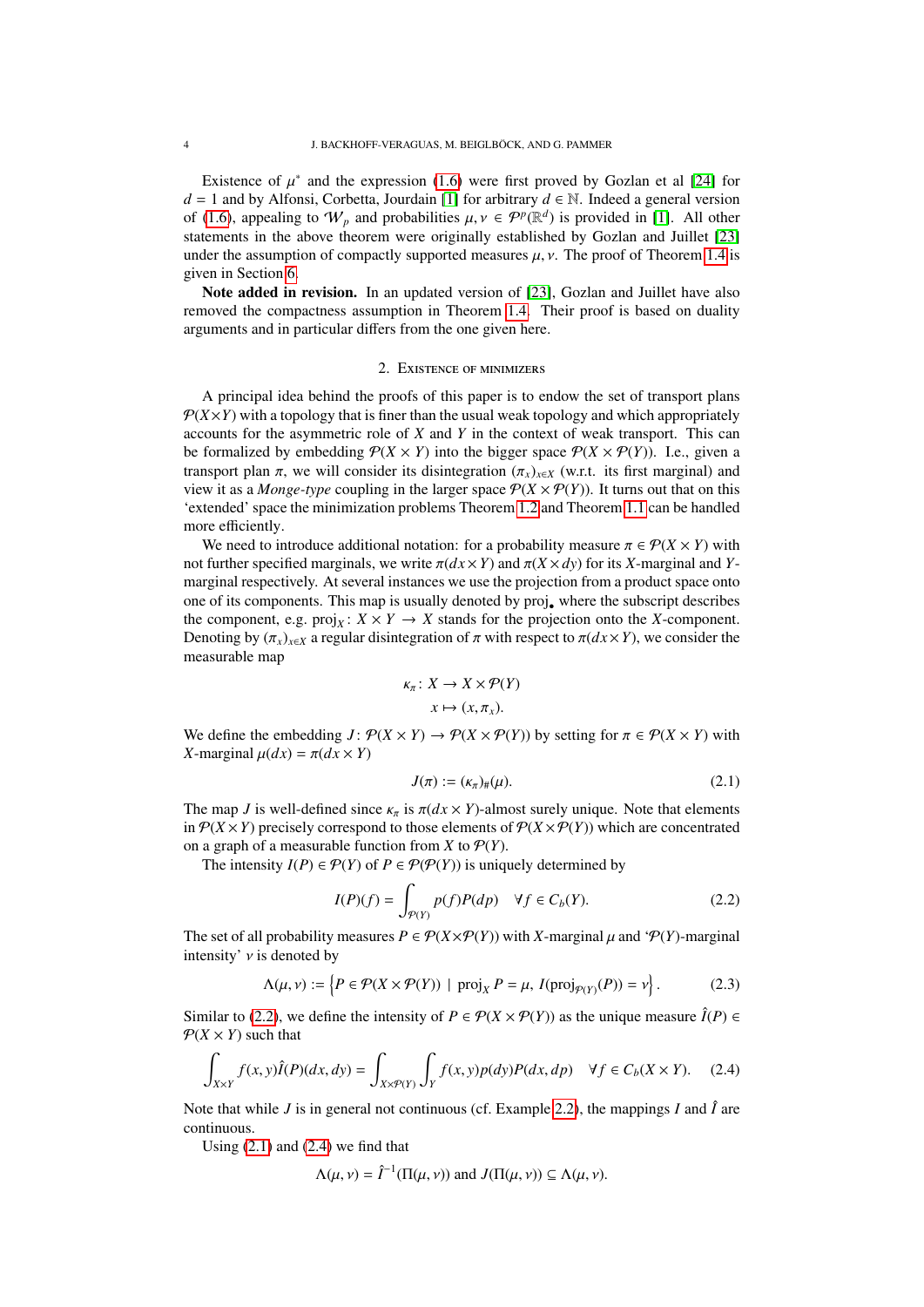Also note that  $\hat{I}$  is the left-inverse of *J*, i.e.,  $\hat{I} \circ J(\pi) = \pi$  for  $\pi \in \mathcal{P}(X \times Y)$ . We now describe the relation between minimization problems on  $\Pi(\mu, \nu)$  and  $\Lambda(\mu, \nu)$ :

<span id="page-4-2"></span>**Lemma 2.1.** *Let*  $C: X \times \mathcal{P}(Y) \rightarrow \mathbb{R} \cup \{-\infty, +\infty\}$  *be measurable, lower-bounded, and convex in the second argument. Then*

<span id="page-4-1"></span>
$$
V(\mu, \nu) = \hat{V}(\mu, \nu),\tag{2.5}
$$

*where V was defined in* [\(1.1\)](#page-0-0) *and*

$$
\hat{V}(\mu, \nu) := \inf_{P \in \Lambda(\mu, \nu)} \int_{X \times \mathcal{P}(Y)} C(x, p) P(dx, dp). \tag{2.6}
$$

*Proof.* For any  $\pi \in \Pi(u, v)$  we have  $J(\pi) \in \Lambda(u, v)$  and

$$
\int_X C(x,\pi_x)\mu(dx) = \int_{X\times \mathcal{P}(Y)} C(x,p)J(\pi)(dx,dp).
$$

Thus,

$$
\inf_{\pi \in \Pi(\mu,\nu)} \int_X C(x,\pi_x) \mu(dx) \ge \inf_{P \in \Lambda(\mu,\nu)} \int_{X \times P(Y)} C(x,p) P(dx,dp).
$$

Now, letting  $P \in \Lambda(\mu, \nu)$ , we easily derive from [\(2.4\)](#page-3-3) that  $\hat{I}(P) \in \Pi(\mu, \nu)$  and  $\hat{I}(P)_x = \int_{\mathbb{R}} P(f(x))$  for  $\mu, g \in \mathcal{F}$ . Using convexity we conclude  $\int_{P(Y)} p P_x(dp)$  for  $\mu$ -a.e *x*. Using convexity we conclude

$$
\int_{X \times \mathcal{P}(Y)} C(x, p) P(dx, dp) = \int_X \int_{\mathcal{P}(Y)} C(x, p) P_x(dp) \mu(dx)
$$
  
\n
$$
\geq \int_X C(x, \hat{I}(P)_x) \mu(dx)
$$
  
\n
$$
\geq \inf_{\pi \in \Pi(\mu, v)} \int_X C(x, \pi_x) \mu(dx).
$$

2.1. Existence of minimizers. The purpose of this subsection is to establish Theorem [1.2,](#page-1-1) or more precisely, a strengthened version of it; see Theorem [2.9](#page-8-0) below. To this end we need a number of auxiliary results.

We start by stressing that, in general, the embedding *J* is not continuous. In fact:

<span id="page-4-0"></span>*Example* 2.2. The map *J* is continuous if and only if *X* is discrete or  $|Y| = 1$ . Indeed, given *X* discrete and a sequence ( $\pi$  $k_{k \in \mathbb{N}} \in \mathcal{P}(X \times Y)^{\mathbb{N}}$  which weakly converges to  $\pi$ , we have that  $\pi^k(A) = \pi^k(A) = \pi^k(A)$ π  $\pi^k(x \times Y) \to \pi(x \times Y)$  from which  $\pi^k_x(dy) = \frac{\pi^k(x, dy)}{\pi^k(x \times Y)}$  converges weakly to  $\pi_x(dy) = \frac{\pi(x, dy)}{\pi(x \times Y)}$  if  $\pi(x \times Y) > 0$ . Consequently if  $f \in C_b(X \times \mathcal{P}(Y))$ , then

$$
\lim_{k} |J(\pi^{k})(f) - J(\pi)(f)|
$$
\n
$$
\leq \limsup_{k} \sum_{x} |f(x, \pi^{k}_{x})(\pi^{k}(x \times Y) - \pi(x \times Y))| + \sum_{x} |f(x, \pi^{k}_{x}) - f(x, \pi_{x})|\pi(x \times Y)|
$$
\n
$$
= 0.
$$

Therefore  $(J(\pi^k))_{k \in \mathbb{N}}$  converges weakly to  $J(\pi)$ . On the other hand, suppose there is a sequence  $(x_k)_{k \in \mathbb{N}} \in \mathbb{R}^{\mathbb{N}}$  of distinct points converging to some  $x \in X$  as well as  $n, a \in \mathcal{D}(Y)$ sequence  $(x_k)_{k \in \mathbb{N}} \in \mathbb{X}^{\mathbb{N}}$  of distinct points converging to some  $x \in X$ , as well as  $p, q \in \mathcal{P}(Y)$ <br>with  $p \neq q$ . For  $k \in \mathbb{N}$  define a probability measure on  $\mathcal{P}(X \times Y)$  by with  $p \neq q$ . For  $k \in \mathbb{N}$  define a probability measure on  $\mathcal{P}(X \times Y)$  by

$$
\pi^k(dx,dy) := \frac{1}{2}(\delta_{x_{k+1}}(dx)p(dy) + \delta_{x_k}(dx)q(dy)).
$$

A short computation yields

$$
\lim_{k} J(\pi^{k}) = \lim_{k} \frac{1}{2} \left( \delta_{(x_{k+1}, p)} + \delta_{(x_{k}, q)} \right) = \frac{1}{2} \left( \delta_{(x, p)} + \delta_{(x, q)} \right),
$$
  

$$
J(\lim_{k} \pi^{k}) = J\left( \frac{1}{2} \delta_{x}(p+q) \right) = \delta_{(x, \frac{1}{2}(p+q))},
$$

which shows that *J* is discontinuous.

 $\Box$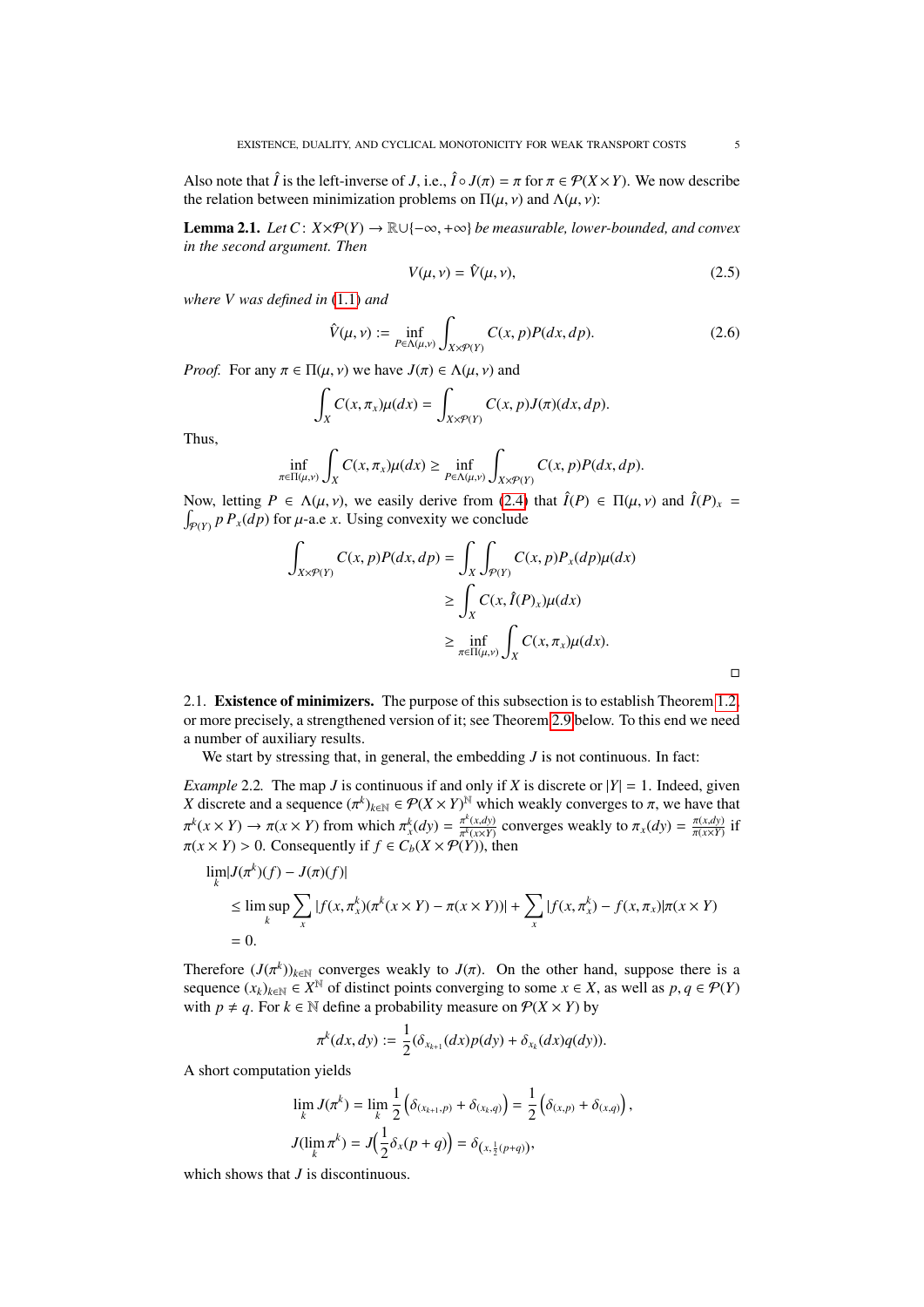On the bright side, *J* possesses a crucial feature: it maps relatively compact sets to relatively compact sets. We prove this in Lemma [2.6](#page-7-0) below. But first we need to digress into the characterization of tightness on  $P(P(Y))$  and subspaces thereof. The following can be found in [\[39,](#page-22-10) p. 178, Ch. II].

<span id="page-5-0"></span>**Lemma 2.3.** A set  $\mathcal{A} \subseteq \mathcal{P}(\mathcal{P}(Y))$  *is tight if and only if the set of its intensities I(A) is tight*  $in \mathcal{P}(Y)$ .

We need to refine Lemma [2.3](#page-5-0) for our purposes, since we equip  $\mathcal{P}^t_{d_Y}(Y)$  with the  $W_t$ topology instead of the weak topology.

<span id="page-5-1"></span>**Lemma 2.4.** *A set*  $\mathcal{A} \subseteq \mathcal{P}_{W_t}^t(\mathcal{P}_{d_Y}^t(Y))$  *is relatively compact if and only if the set of its* intensities  $I(\mathcal{A})$  is relatively compact in  $\mathcal{P}^t_{d_Y}(Y)$ .

The proof of Lemma [2.4](#page-5-1) heavily relies on the following lemma, for which we include a proof for sake of completeness.

<span id="page-5-6"></span>**Lemma 2.5.** *A set*  $\mathcal{A} \subseteq \mathcal{P}^t_{d_Y}(Y)$  *is relatively compact if and only if it is tight and* 

<span id="page-5-2"></span>
$$
\exists y' \in Y \forall \varepsilon > 0 \ \exists R > 0 \colon \sup_{\mu \in \mathcal{A}} \int_{B_R(y')^c} d_Y(y, y')^t \mu(dy) < \varepsilon. \tag{2.7}
$$

Note that if [\(2.7\)](#page-5-2) holds for some  $y' \in Y$  it automatically holds for any  $y' \in Y$ .

*Proof of Lemma [2.4.](#page-5-1)* Since continuous maps preserve relative compactness in Hausdorff spaces, the first implication follows by continuity of *I*. To show the reverse implication, let *I*( $\mathcal{A}$ ) be relatively compact in  $\mathcal{P}^t_{d_Y}(Y)$ . First we show for fixed  $y' \in Y$  that

<span id="page-5-5"></span>
$$
\forall \varepsilon > 0 \, \exists R_{\varepsilon} > 0: \sup_{P \in \mathcal{A}} \int_{\{p: \, \mathcal{W}_t(p,\delta_{y'}) \ge R_{\varepsilon}\}} \mathcal{W}_t(p,\delta_{y'})^t P(dp) < \varepsilon. \tag{2.8}
$$

Fix  $\varepsilon > 0$ . There exist  $K > 0$  and  $r > 0$  such that for all  $P \in \mathcal{A}$ 

$$
\int_{\mathcal{P}_{d_Y}^i(Y)} \mathcal{W}_t(p, \delta_{y'})^t P(dp) = \int_Y d_Y(y, y')^t I(P)(dy) \le K
$$
\n
$$
\int_{\mathcal{P}_{d_Y}^i(Y)} \int_{B_r(y')^c} d_Y(y, y')^t p(dy) P(dp) = \int_{B_r(y')^c} d_Y(y, y')^t I(P)(dy) < \frac{\varepsilon}{2},
$$
\n(2.9)

where  $B_r(y') = \{y \in Y : d_Y(y, y') < r\}$ . Set  $R_{\varepsilon} = \frac{2r'K}{\varepsilon}$  and  $A_{R_{\varepsilon}} = \{p \in \mathcal{P}_{d_Y}^t(Y) : \mathcal{W}_t(p, \delta_{y'})^t \ge R_{\varepsilon}\}\$ , then

<span id="page-5-4"></span><span id="page-5-3"></span>
$$
\sup_{P \in \mathcal{A}} P(A_{R_{\varepsilon}}) \leq \sup_{P \in \mathcal{A}} \frac{1}{R_{\varepsilon}} \int_{A_{R_{\varepsilon}}} \mathcal{W}_t(p, \delta_{y'})^t P(dp) \leq \frac{K}{R_{\varepsilon}}
$$

and

$$
\sup_{P \in \mathcal{A}} \int_{A_{R_{\varepsilon}}} \int_{B_r(y')} d_Y(y, y')^t p(dy) P(dp) \le \sup_{P \in \mathcal{A}} P(A_{R_{\varepsilon}}) r^t \le \frac{\varepsilon}{2}.
$$
 (2.10)

Putting [\(2.9\)](#page-5-3) and [\(2.10\)](#page-5-4) together shows [\(2.8\)](#page-5-5).

It remains to show that  $\mathcal A$  is tight in  $\mathcal P(P^t_{d_Y}(Y))$ . By Lemma [2.3](#page-5-0) we have that  $\mathcal A$  is tight in  $\mathcal{P}(\mathcal{P}(Y))$ , i.e., given  $\varepsilon > 0$  there is a compact set  $K_{\varepsilon} \subseteq \mathcal{P}(Y)$  such that for all  $P \in \mathcal{A}$ we have  $P(K_{\varepsilon}) \ge 1 - \varepsilon$ . We will construct a set  $\tilde{K}_{\varepsilon} \subseteq K_{\varepsilon}$  which is compact in  $\mathcal{P}_{d_{\varepsilon}}^{t}(Y)$  and estimates  $P(\tilde{\varepsilon}) > 1 - 2\varepsilon$  in  $P \in \mathcal{A}$ . To this and take a sequence of radii  $(P_{\varepsilon})$  and th satisfies  $P(\tilde{K}_{\varepsilon}) \geq 1 - 2\varepsilon$  in  $P \in \mathcal{A}$ . To this end, take a sequence of radii  $(R_n)_{n \in \mathbb{N}}$  such that

$$
\sup_{P\in\mathcal{A}}P\left(\left\{p\colon\int_{\{y\colon d_Y(y,y')>R_n\}}d_Y(y,y')^t p(dy)\geq\frac{1}{n}\right\}\right)<\frac{\varepsilon}{2^n},
$$

which is possible since

$$
P\left(\left\{p\colon\int_{\{y\colon d_Y(y,y')>R_n\}}d_Y(y,y')^tp(dy)\geq\frac{1}{n}\right\}\right)\leq n\int_{\{y\colon d_Y(y,y')>R_n\}}d_Y(y,y')^tI(P)(dy),
$$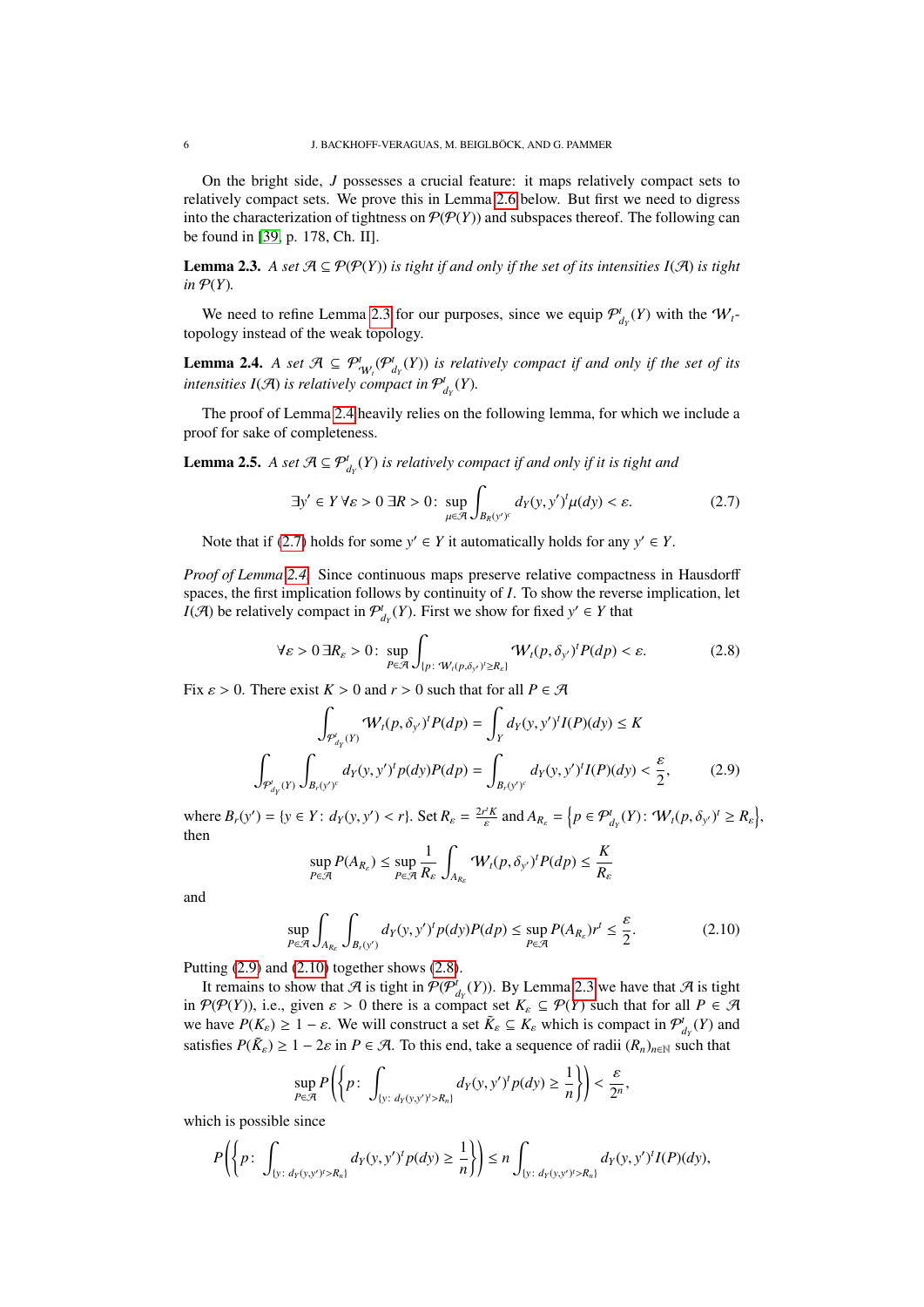can be chosen sufficiently small, uniformly for  $P \in \mathcal{A}$ . The set

$$
\tilde{K}_{\varepsilon} := \left\{ p \in K_{\varepsilon} \colon \int_{\{y:\ d_Y(y,y') > R_n\}} d_Y(y,y')^t p(dy) \leq \frac{1}{n}, \quad n \in \mathbb{N} \right\}
$$

is compact in  $\mathcal{P}^t_{d_Y}(Y)$  (cf. Lemma [2.5\)](#page-5-6). Finally, given  $P \in \mathcal{A}$  we obtain

$$
P(\tilde{K}_{\varepsilon}) \ge P(K_{\varepsilon}) - \sum_{n} P\left(\left\{p \colon \int_{\{y \colon d_Y(y, y') > R_n\}} d_Y(y, y') p(dy) \ge \frac{1}{n}\right\}\right) \ge 1 - 2\varepsilon
$$
\nas desired

# *Proof of Lemma [2.5.](#page-5-6)*

'⇒': Since the topology induced by  $W_t$  on  $\mathcal{P}^t_{d_Y}(Y)$  is finer than the weak topology on  $\mathcal{P}_{d_Y}^t(Y)$ , relative compactness in  $\mathcal{W}_t$  implies relative compactness with respect to the weak topology. Therefore, Prokhorov's theorem yields tightness. Suppose for contradiction that [\(2.7\)](#page-5-2) fails, i.e. there exist *y*'  $\in$  *Y* and  $\varepsilon$  > 0 such that for all  $N \in \mathbb{N}$  there is  $\mu_N \in \mathcal{A}$  s.t.

<span id="page-6-0"></span>
$$
\int_{B_N(y')^c} d_Y(y, y')^t \mu_N(dy) \geq \varepsilon.
$$

In particular,

$$
\lim_{R \to \infty} \liminf_{N} \int_{B_R(y')^c} d_Y(y', y)^t \mu_N(dy) \ge \varepsilon.
$$
 (2.11)

Due to relative compactness we find for any sequence in  $A$  an accumulation point. Then, from the definition of  $W_t$ -convergence, see [\[43,](#page-22-8) Definition 6.8 *(iii)*], we deduce

$$
\lim_{R\to\infty}\liminf_N\int_{B_R(y')^c}d_Y(y',y)^t\mu_N(dy)=0,
$$

which contradicts  $(2.11)$ . Hence,  $(2.7)$  is satisfied.

' $\Leftarrow$ ': Let A be tight such that [\(2.7\)](#page-5-2) holds. Then, any sequence  $(\mu_k)_{k \in \mathbb{N}}$  ∈ A<sup>N</sup> has an accumulation point  $\mu \in \mathcal{P}(Y)$  with respect to the weak topology. Without loss of generality assume that  $\mu_k \to \mu$  for  $k \to \infty$ . By monotone convergence

$$
\int d_Y(y, y')^t \mu(dy) = \lim_{R \to \infty} \int R \wedge d_Y(y, y')^t \mu(dy)
$$
  
\n
$$
\leq \lim_{R \to \infty} \liminf_{n \to \infty} \int R \wedge d_Y(y, y')^t \mu_n(dy) \leq \sup_n \int d_Y(y, y')^t \mu_n(dy).
$$

Hence, by [\(2.7\)](#page-5-2) we can choose (for  $\varepsilon = 1$ , say)  $R > 0$  such that

$$
\int_Y d_Y(y, y')^t \mu(dy) \le \sup_n \int_{B_R(y')} d_Y(y, y')^t \mu_n(dy) + 1 < \infty,
$$

which shows that  $\mu \in \mathcal{P}_{d_Y}^t(Y)$ .<br>Next fix  $c > 0$  Pick  $R > 0$ .

Next, fix  $\varepsilon > 0$ . Pick  $R > 0$  such that

$$
\int_{Y} d_{Y}(y, y')^{t} - R^{t} \wedge d_{Y}(y, y')^{t} \mu(dy) < \varepsilon,
$$
  

$$
\sup_{n} \int_{B_{R}(y')^{c}} d_{Y}(y, y')^{t} \mu_{n}(dy) < \varepsilon.
$$

By weak convergence we know that

$$
\lim_{k} \int_{Y} R^{t} \wedge d_{Y}(y, y')^{t} \mu_{k}(dy) \rightarrow \int_{Y} R^{t} \wedge d_{Y}(y, y')^{t} \mu(dy).
$$

Hence we may pick  $k_0$  such that for all  $k \geq k_0$ 

$$
\Big|\int_Y R^t \wedge d_Y(y, y')^t (\mu_k - \mu)(dy)\Big| < \varepsilon.
$$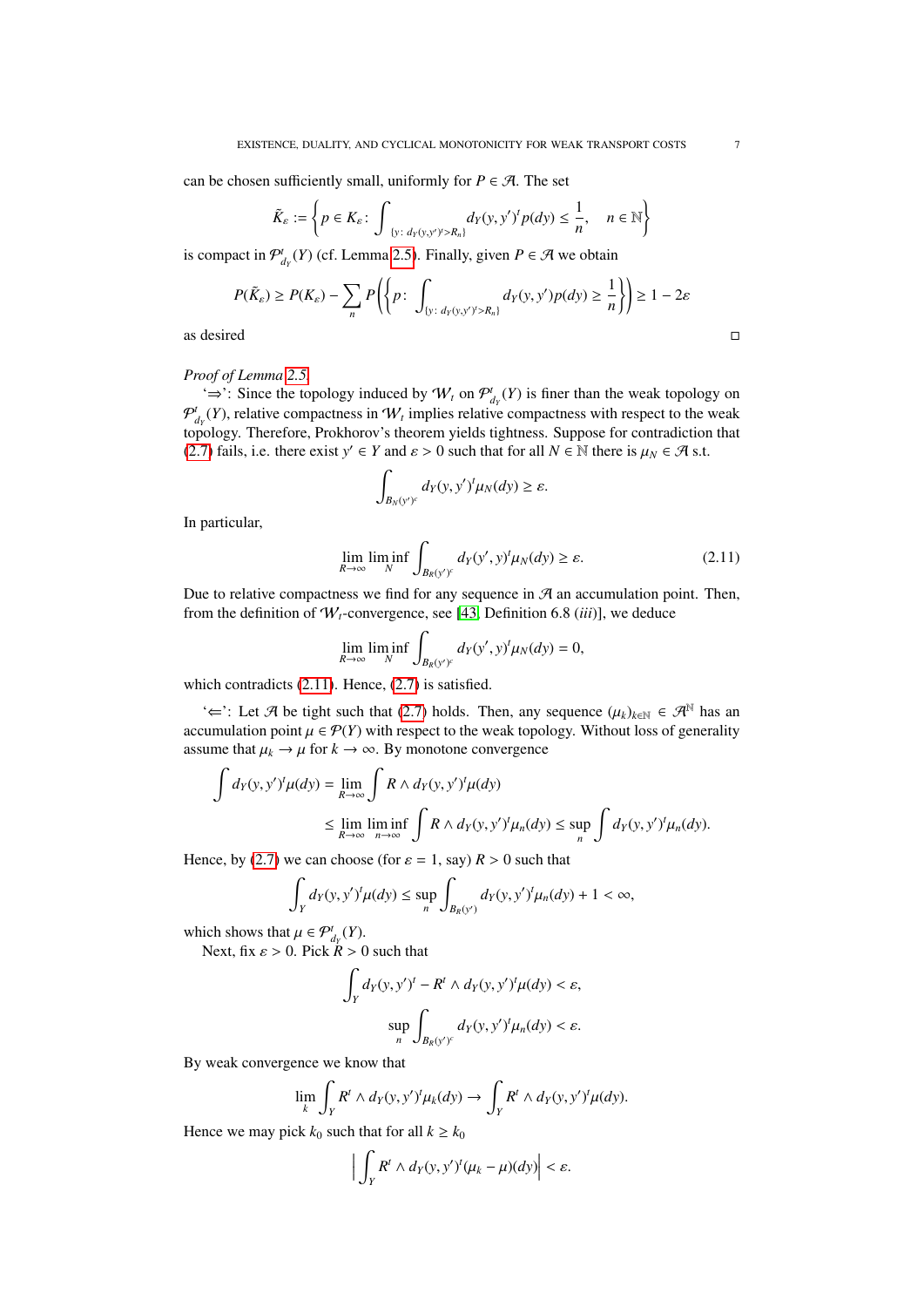Thus we have for  $k \geq k_0$ 

$$
\Big|\int_Y d_Y(y, y')^t (\mu_k - \mu)(dy)\Big| < 3\varepsilon.
$$

Since  $\varepsilon$  was arbitrary, we obtain that the *t*-moments are converging, which implies convergence in  $W_t$ . . In the second contract of the second contract of the second contract of the second contract of the second co<br>In the second contract of the second contract of the second contract of the second contract of the second cont

We recall that on *Y* we are usually given a compatible complete metric  $d<sub>Y</sub>$ , whereas on *X* we fix a compatible bounded metric  $d_X$ . We thus endow the product spaces  $X \times Y$  and  $X \times \mathcal{P}^t_{d_Y}(Y)$  with natural (product) metrices *d* and  $\hat{d}$  defined respectively by

$$
d((x, y), (x_0, y_0)) = d_X(x, x_0) + d_Y(y, y_0),
$$
\n(2.12)

$$
\hat{d}((x, p), (x_0, p_0)) = d_X(x, x_0) + W_t(p, p_0).
$$
\n(2.13)

We can now state and prove the crucial property of *J*:

<span id="page-7-0"></span>**Lemma 2.6.** *If*  $\Pi \subseteq \mathcal{P}_d^t(X \times Y)$  *is relatively compact then*  $J(\Pi) \subseteq \mathcal{P}_d^t(X \times \mathcal{P}_{d_Y}^t(Y))$  *is relatively compact. Conversely, if*  $\Lambda \in \mathcal{P}_d^t(X \times \mathcal{P}_{d_Y}^t(Y))$  *is relatively compact then*  $\hat{I}(\Lambda) \subseteq$  $P_d^t(X \times Y)$  is relatively compact.

*Proof.* Since continuous maps preserve relative compactness in Hausdorff spaces, we immediately deduce relative compactness of  $\hat{I}(\Lambda)$ , and the sets  $\Pi^X \subseteq \mathcal{P}(X)$  and  $\Pi^Y \subseteq \mathcal{P}^t_{d_Y}(Y)$ consisting respectively of the *X*- and *Y*-marginals of the elements in Π.

Denote now respectively by  $\Pi_j^X \subseteq \mathcal{P}(X)$  and  $\Pi_j^Y \subseteq \mathcal{P}_{\mathcal{W}_j}^t(\mathcal{P}_{d_Y}^t(Y))$  the set of *X*- and  $\mathcal{P}(Y)$ -marginals of the elements in  $J(\Pi)$ . Clearly  $\Pi_j^X = \Pi^X$ . By Lemma [2.4,](#page-5-1) the set  $\Pi_j^Y$ is relatively compact in  $\mathcal{P}_{W_l}^t(\mathcal{P}_{d_Y}^t(Y))$  if and only if the set  $I(\Pi_j^Y)$  is relatively compact in  $\mathcal{P}_{d_Y}^t(Y)$ . However, if *m* is equal to the  $\mathcal{P}(Y)$ -marginal of  $J(\pi)$ , then  $I(m)$  is equal to the  $Y$  marginal of  $\pi$ . It follows that  $I(\Pi^Y) \subset \Pi^Y$  is relatively compact and so is  $\Pi^Y$ . Since *Y*-marginal of  $\pi$ . It follows that  $I(\Pi_f^Y) \subseteq \Pi^Y$  is relatively compact and so is  $\Pi_f^Y$ . Since the marginals of  $I(\Pi)$  are relatively compact we conclude that  $I(\Pi)$  itself is relatively the marginals of *J*(Π) are relatively compact, we conclude that *J*(Π) itself is relatively compact.

It is convenient to introduce the following assumptions, which we will often require:

<span id="page-7-1"></span>Definition 2.7 (A). *Given Polish spaces X, Y, we say that a function*

$$
C\colon X\times \mathcal{P}^t_{d_Y}(Y)\to \mathbb{R}\cup\{+\infty\}
$$

*satisfies Condition* [\(A\)](#page-7-1) *if the following hold:*

• *C is lower semicontinuous with respect to the product topology of*

$$
(X,d_X)\times(\mathcal{P}^t_{d_Y}(Y),\mathcal{W}_t),
$$

• *C is bounded from below.*

*If in addition for all*  $x \in X$  *the map*  $p \mapsto C(x, p)$  *is convex, i.e.* 

$$
p, q \in \mathcal{P}_{d_Y}^t(Y), \alpha \in [0, 1] \Rightarrow C(x, \alpha p + (1 - \alpha)q) \le \alpha C(x, p) + (1 - \alpha)C(x, q), \quad (2.14)
$$

*then we say that C satisfies Condition* (A+)*.*

We now show that under Condition  $(A+)$  the cost functional defining the weak transport problem is lower semicontinuous:

<span id="page-7-4"></span>**Proposition 2.8.** *Let*  $C: X \times \mathcal{P}_{d_Y}^t(Y) \to \mathbb{R} \cup \{+\infty\}$  *satisfy condition* [\(A\)](#page-7-1). Then the map

$$
\mathcal{P}_d^t(X \times \mathcal{P}_{d_Y}^t(Y)) \ni P \mapsto \int_{X \times \mathcal{P}_{d_Y}^t(Y)} C(x, p) P(dx, dp) \tag{2.15}
$$

*is lower semicontinuous. If C satisfies condition* (A+) *then the map*

<span id="page-7-3"></span><span id="page-7-2"></span>
$$
\mathcal{P}_d^t(X \times Y) \ni \pi \mapsto \int_X C(x, \pi_x) \pi(dx \times Y) \tag{2.16}
$$

*is lower semicontinuous.*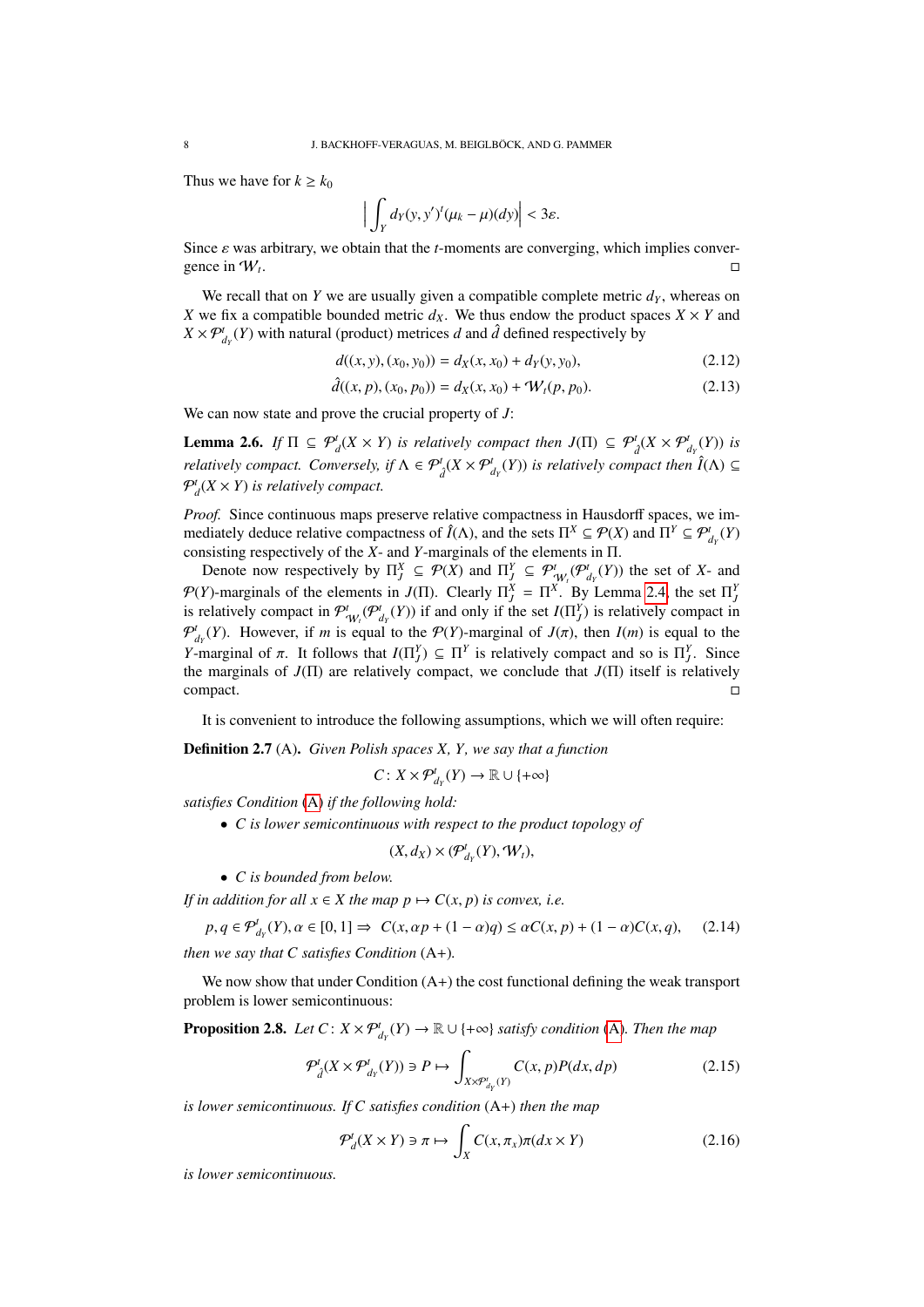*Proof.* Let  $P^k \to P$  in  $\mathcal{P}^t_{\hat{d}}(X \times \mathcal{P}^t_{d_Y}(Y))$ . Similar to [\[20,](#page-21-29) Theorem A.3.12], we can approximate *C* from below by  $d$ -Lipschitz functions and obtain lower semicontinuity of [\(2.15\)](#page-7-2), i.e.,

$$
\liminf_k \int_{X\times \mathcal P(Y)} C(x,p) \, P^k(dx,dp) \geq \int_{X\times \mathcal P(Y)} C(x,p) \, P(dx,dp).
$$

To show lower semicontinuity of [\(2.16\)](#page-7-3), let  $\pi^k \to \pi$  in  $\mathcal{P}_d^t(X \times Y)$  and denote  $P^k = J(\pi^k)$ . We may assume that  $\liminf_k \int_X C(x, \pi_X^k) \pi^k(dx \times Y) = \lim_k \int_X C(x, \pi_X^k) \pi^k(dx \times Y)$  by selecting a subsequence. By Lemma [2.6](#page-7-0) we know that  $\{P^k\}_k$  is relatively compact in  $\mathcal{P}_d^t(X \times \mathcal{P}_{d_Y}^t(Y))$ . Denote by *P* an accumulation point of  $\{P^k\}_k$ . From now on we work along a subsequence converging to *P*. Observe that

$$
\int_X C(x,\pi^k_x)\pi^k(dx\times Y) = \int_{X\times \mathcal{P}(Y)} C(x,p) P^k(dx,dp).
$$

Hence, we find by the first part that

$$
\liminf_{k} \int_{X \times \mathcal{P}(Y)} C(x, p) P^{k}(dx, dp) \ge \int_{X \times \mathcal{P}(Y)} C(x, p) P(dx, dp).
$$

Observe that the *X*-marginal of *P* equals the *X*-marginal of  $\pi$ , so by convexity of  $C(x, \cdot)$ we then have

$$
\liminf_{k} \int_{X} C(x, \pi_{x}^{k}) \pi^{k}(dx \times Y) \ge \int_{X \times \mathcal{P}(Y)} C(x, p) P_{x}(dp) \pi(dx \times Y)
$$

$$
\ge \int_{X} C\left(x, \int_{\mathcal{P}(Y)} p(dy) P_{x}(dp)\right) \pi(dx \times Y).
$$

Now, if *f* is continuous bounded on  $X \times Y$ , we have

$$
\int_{X\times Y} f(x, y)\pi^k(dx, dy) \to \int_{X\times Y} f(x, y)\pi(dx, dy).
$$

But the function  $F(x, p) := \int_Y f(x, y)p(dy)$  is easily seen to be continuous and bounded in  $X \times \mathcal{P}(Y)$ . Hence  $\int FdP^k \to \int FdP$  and by the structure of *F* we deduce

$$
\int_{X\times Y} f(x, y)\pi(dx, dy) = \int FdP = \int_{X\times P(Y)} \int_Y f(x, y)p(dy)P(dx, dp).
$$

This shows for the disintegration  $(\pi_x)_{x \in X}$  of  $\pi$  that  $\pi_x(dy) = \int_{\mathcal{P}(Y)} p(dy) P_x(dp)$  for  $\pi(dx \times Y)$ -<br>almost every  $x$ . So we conclude almost every *x*. So we conclude

$$
\liminf_{k} \int_{X} C(x, \pi_{x}^{k}) \pi^{k}(dx \times Y) \geq \int_{X} C(x, \pi_{x}) \pi(dx \times Y).
$$

 $\Box$ 

We are finally ready to provide our main existence result:

<span id="page-8-0"></span>**Theorem 2.9.** *Let*  $C: X \times \mathcal{P}_{d_Y}^t(Y) \to \mathbb{R} \cup \{+\infty\}$  *satisfy Condition* [\(A\)](#page-7-1)*. If*  $\Lambda \subseteq \mathcal{P}_d^t(X \times \mathcal{P}_{d_Y}^t(Y))$ *is compact, then there exists a minimizer*  $P^* \in \Lambda$  *of* 

$$
\inf_{P \in \Lambda} \int_{X \times \mathcal{P}(Y)} C(x, p) P(dx, dp).
$$

*In particular*  $\mathcal{P}(X) \times \mathcal{P}_{d_Y}^t(Y) \ni (\mu, \nu) \mapsto \hat{V}(\mu, \nu)$  *is lower semicontinuous and*  $\hat{V}(\mu, \nu)$  *is attained (xecall (2.6) Assume now that C fulfils Condition (A.)* and  $\Pi \subseteq \mathcal{P}^t(X \times Y)$  is *attained (recall [\(2.6\)](#page-4-1)). Assume now that C fulfils Condition (A+) and*  $\Pi \subseteq \mathcal{P}_d^t(X \times Y)$  *is compact. Then there exists a minimizer* π <sup>∗</sup> ∈ Π *of*

$$
\inf_{\pi \in \Pi} \int_X C(x, \pi_x) \pi(dx \times Y).
$$

*In particular*  $\mathcal{P}(X) \times \mathcal{P}_{d_Y}^t(Y) \ni (\mu, v) \mapsto V(\mu, v)$  *is lower semicontinuous and*  $V(\mu, v)$  *is attained (recall (1.1)) attained (recall* [\(1.1\)](#page-0-0)*).*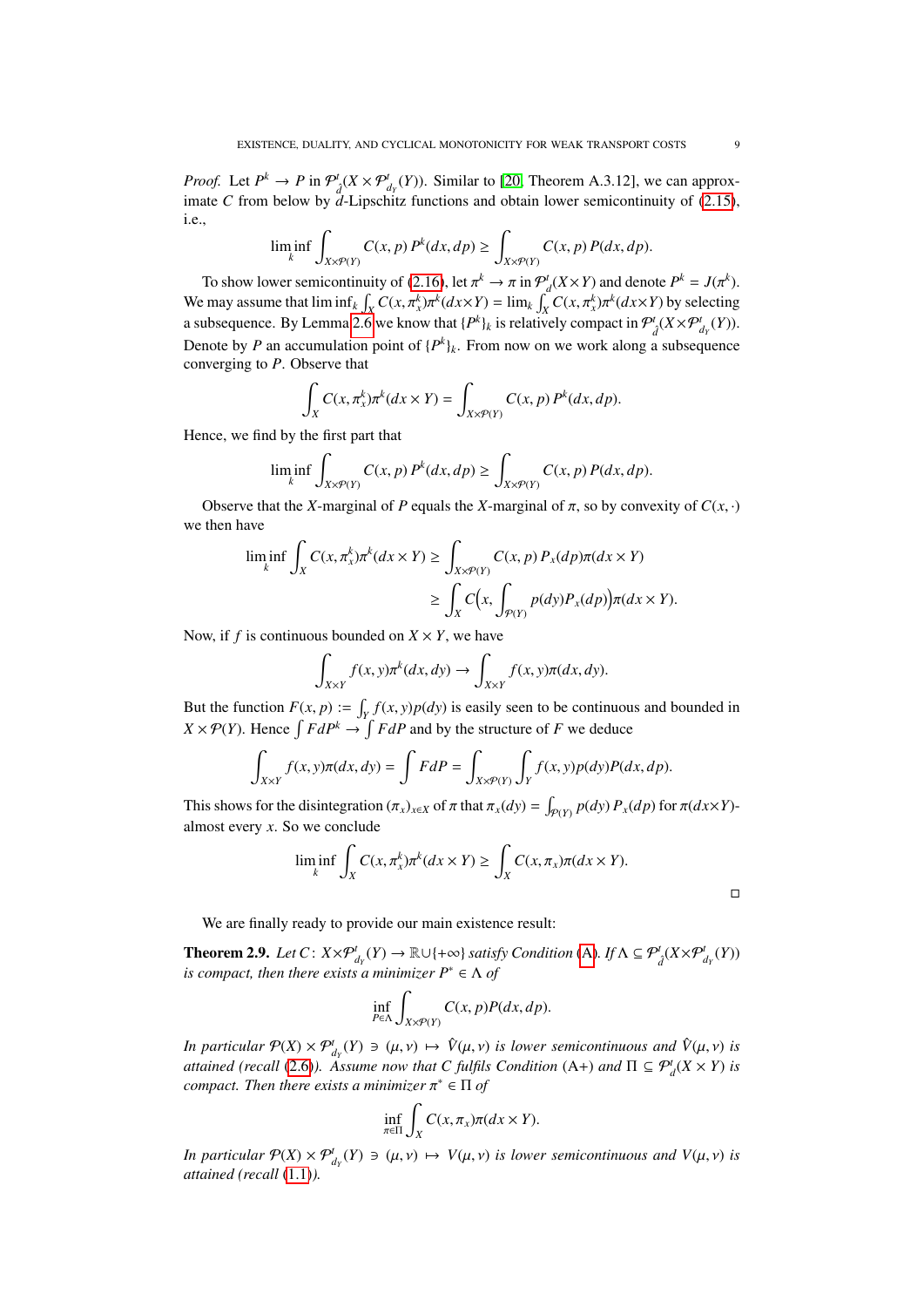*Proof.* The existence of minimizers in  $\Lambda$  and  $\Pi$  are direct consequences of their compactness and the lower semicontinuity of the objective functionals (Proposition [2.8\)](#page-7-4).

We move to the study of  $\hat{V}$ . Let  $(\mu_k, \nu_k) \to (\mu, \nu)$  in  $\mathcal{P}(X) \times (\mathcal{P}_{d_Y}^i, \mathcal{W}_t)$ . For any  $k \in \mathbb{N}$ we find an optimizer  $P_k^*$  of  $\hat{V}(\mu_k, \nu_k)$ . Note that the set  $\{P_k^*: k \in \mathbb{N}\}\$  is relatively compact in  $\mathcal{P}^l(X \times \mathcal{P}^l(Y))$ . Therefore, we can find again a converging subsequence with limit point  $\mathcal{P}_{d}^{t}(X \times \mathcal{P}_{d_{Y}}^{t}(Y))$ . Therefore, we can find again a converging subsequence with limit point in  $\Pi(\mu, \nu)$ . Without loss of generality we assume

$$
\liminf_{k} \hat{V}(\mu_k, \nu_k) = \lim_{k} \hat{V}(\mu_k, \nu_k).
$$

Using lower semicontinuity of the objective functional shows the assertion for  $\hat{V}$ . By Lemma [2.1](#page-4-2) the lower semicontinuity of *V* is immediate.

Of course Theorems [1.1](#page-1-0) and [1.2](#page-1-1) are particular cases of the second half of Theorem [2.9.](#page-8-0) More generally: if *A* is compact in  $\mathcal{P}(X)$  and *B* is compact in  $(\mathcal{P}^t_{d_Y}(Y), \mathcal{W}_t)$ , then  $\Pi := \bigcup_{\mu \in A, \nu \in B} \Pi(\mu, \nu)$  is compact in  $\mathcal{P}_d^t(X \times Y)$  and Theorem [2.9](#page-8-0) applies.

## <span id="page-9-5"></span>3. Duality

<span id="page-9-0"></span>We denote by  $\Phi_t$  the set of continuous functions on *Y* which satisfy the growth constraint

$$
\exists y_0 \in Y, \exists a, b \in \mathbb{R}_+, \forall y \in Y : |\psi(y)| \le a + bd_Y(y, y_0)^t,
$$

and by  $\Phi_{b,t}$  the subset of functions in  $\Phi_t$  which are bounded from below. Further, we recall the potion of *C* conjugate  $\Phi$ . The *C* conjugate of a magnumble function  $\mathcal{H} \to \mathbb{R}$ , denoted the notion of *C*-conjugate : The *C*-conjugate of a measurable function  $\psi: Y \to \mathbb{R}$ , denoted  $R_C \psi$ , is given by

<span id="page-9-4"></span>
$$
R_C \psi(x) := \inf_{p \in \mathcal{P}_{d_Y}^t(Y)} p(\psi) + C(x, p).
$$
 (3.1)

We obtain Theorem [1.3](#page-2-3) as a particular case of the following:

<span id="page-9-1"></span>**Theorem 3.1.** *Let*  $C: X \times \mathcal{P}_{d_Y}^t(Y) \to \mathbb{R} \cup \{+\infty\}$  *satisfy Condition* [\(A\)](#page-7-1). *Then* 

$$
\inf_{P \in \Lambda(\mu,\nu)} \int_{X \times \mathcal{P}(Y)} C(x,p)P(dx,dp) = \sup_{\psi \in \Phi_{b,t}} -\nu(\psi) + \int_X R_C \psi(x)\mu(dx). \tag{3.2}
$$

*If moreover C satisfies Condition* (A+)*, then*

$$
V(\mu, \nu) := \inf_{\pi \in \Pi(\mu, \nu)} \int_X C(x, \pi_x) \mu(dx) = \sup_{\psi \in \Phi_{b,t}} -\nu(\psi) + \int_X R_C \psi(x) \mu(dx). \tag{3.3}
$$

*Remark* 3.2*.* A proof of Theorem [1.3](#page-2-3) can be obtained by means of [\[25,](#page-21-0) Theorem 9.6], since we may verify the hypotheses therein thanks to our Proposition [2.8.](#page-7-4) We prefer to obtain the slightly stronger Theorem [3.1](#page-9-1) via self-contained arguments. The primal-dual equality [\(3.3\)](#page-9-2) was obtained in [\[2,](#page-21-8) Theorem 4.2] in the case when *<sup>X</sup>*, *<sup>Y</sup>* are compact spaces.

*Proof of Theorem [3.1.](#page-9-1)* Fix  $y_0 \in Y$ . Define the auxiliary cost function  $\widetilde{C}$ :  $X \times \mathcal{P}^t_{d_Y}(Y)$  by

<span id="page-9-3"></span><span id="page-9-2"></span>
$$
\widetilde{C}(x,p):=C(x,p)+\mathcal{W}_t(p,\delta_{y_0})^t
$$

and  $F: \mathcal{P}^t_{d_Y}(Y) \to \mathbb{R} \cup \{+\infty\}$  by

$$
F(m) := \inf_{P \in \Lambda(\mu,m)} \int_{X \times P(Y)} \widetilde{C}(x, p) P(dx, dp)
$$
  
= 
$$
\inf_{P \in \Lambda(\mu,m)} \int_{X \times P(Y)} C(x, p) P(dx, dp) + \int_{Y} d_{Y}(y, y_{0})^t m(dy).
$$
 (3.4)

Since the integrand  $\tilde{C}$  is bounded from below and lower semicontinuous we can apply Proposition [2.8](#page-7-4) and find that *F* is lower semicontinuous on  $\mathcal{P}^t_{d_Y}(Y)$ . Note that for any  $\alpha \in [0, 1]$  and  $m_1, m_2 \in \mathcal{P}^t_{d_Y}(Y)$  we have

$$
P_i \in \Lambda(\mu, m_i), i = 1, 2 \implies \alpha P_1 + (1 - \alpha) P_2 \in \Lambda(\mu, \alpha m_1 + (1 - \alpha) m_2),
$$

and, particularly, it follows that *F* is convex. We can extend *F* to the set  $\mathcal{M}_{d_Y}^t(Y)$  of bounded signed measures with finited *t*-moment (i.e.  $m \in M_{d_Y}^t(Y)$  implies  $\int_Y d_Y(y, y_0)^t |m| (dy) < \infty$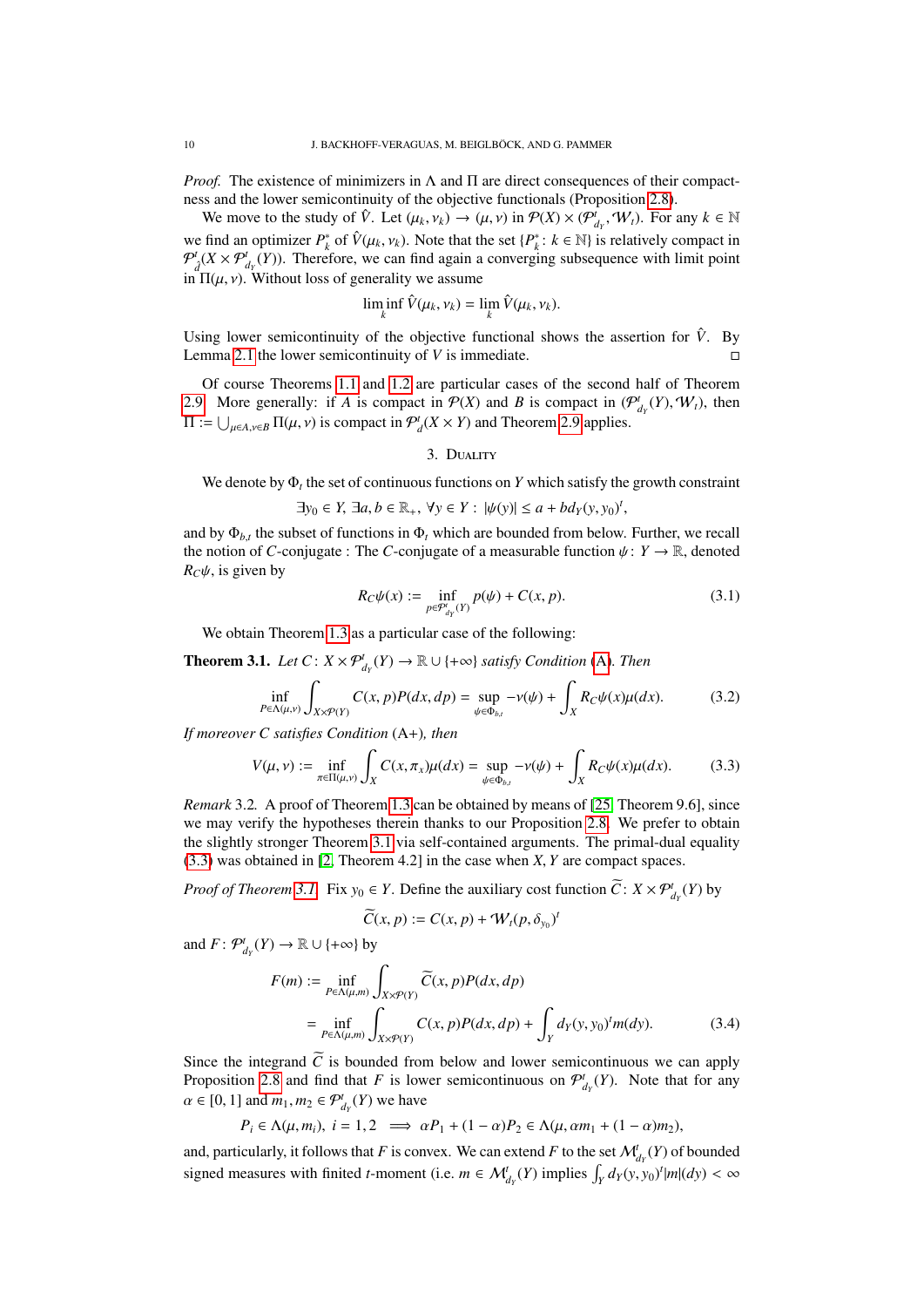for some *y*<sub>0</sub>) by setting  $F(m) = +\infty$  if  $m \notin \mathcal{P}_{d_Y}^t(Y)$ . We equip the space  $\mathcal{M}_{d_Y}^t(Y)$  with the topology induced by Φ*<sup>t</sup>* . It follows that the extension of *F* is still convex and lower semicontinuous. Now, the spaces  $\Phi_t$  and  $\mathcal{M}_{d_Y}^t(Y)$  are in separating duality. Define the convex conjugate  $F^*$ :  $\Phi_t \to \mathbb{R} \cup \{+\infty\}$  of *F* by

<span id="page-10-0"></span>
$$
F^*(\psi) = \sup_{m \in \mathcal{P}'_{d_Y}(Y)} m(\psi) - F(m). \tag{3.5}
$$

Observe that  $F^*(\psi) = \lim_{k \to +\infty} F^*(\psi \wedge k)$ , by monotone convergence. We may apply the Fenchel duality theorem [45] Theorem 2.3.31, and then replace  $\Phi$ , by  $\Phi$ . obtaining: Fenchel duality theorem [\[45,](#page-22-11) Theorem 2.3.3], and then replace  $\Phi_t$  by  $\Phi_{b,t}$ , obtaining:

$$
F(m) = \sup_{\psi \in \Phi_t} m(\psi) - F^*(\psi)
$$
  
= 
$$
\sup_{-\psi \in \Phi_{b,t}} m(\psi) - F^*(\psi)
$$
  
= 
$$
\sup_{\psi \in \Phi_{b,t}} m(-\psi) - F^*(-\psi).
$$

Now we show that

<span id="page-10-1"></span>
$$
F^*(-\psi) = -\int_X R_{\overline{C}}\psi(x)\mu(dx). \tag{3.6}
$$

Rewriting [\(3.5\)](#page-10-0) yields

$$
F^*(-\psi) = \sup_{m \in \mathcal{P}_{d_Y}^i(Y)} m(-\psi) - \inf_{P \in \Lambda(\mu,m)} \int_{X \times \mathcal{P}(Y)} \widetilde{C}(x, p) P(dx, dp)
$$
  
\n
$$
= \sup_{m \in \mathcal{P}_{d_Y}^i(Y)} - \int_X \left( \int_{\mathcal{P}(Y)} p(\psi) + \widetilde{C}(x, p) P_x(dp) \right) \mu(dx)
$$
  
\n
$$
= - \inf_{\substack{m \in \mathcal{P}_{d_Y}^i(Y) \\ P \in \Lambda(\mu,m)}} \int_X \left( \int_{\mathcal{P}(Y)} p(\psi) + \widetilde{C}(x, p) P_x(dp) \right) \mu(dx)
$$
  
\n
$$
\leq - \int_X R_{\widetilde{C}} \psi(x) \mu(dx).
$$

To show the converse inequality, we assume without loss of generality that

$$
\int_X \widetilde{R_C}\psi(x)\mu(dx) < +\infty.
$$

For all  $x \in X$  the value of  $R_{\tilde{C}}\psi(x)$  is finite, because  $\psi$  is bounded from below. Fix  $\varepsilon > 0$ . The map  $R_{\tilde{C}}\psi(\cdot)$  is lower semianalytic by [\[16,](#page-21-18) Proposition 7.47] and by [16, Proposition 7.50] there exists an analytically measurable probability kernel  $(\tilde{p}_x)_{x \in X} \in (\mathcal{P}^t_{d_Y}(Y))^X$  such that for all  $x \in X$ 

$$
p_x(\psi) + \overline{C}(x, p_x) \le R_{\overline{C}} \psi(x) + \varepsilon.
$$

Then, we immediately obtain

$$
\int_X p_x(\psi) + \widetilde{C}(x, p_x)\mu(dx) \le \int_X R_{\widetilde{C}}\psi(x)\mu(dx) + \varepsilon.
$$

The term  $\delta_{p_x}(dp)\mu(dx)$  uniquely defines a probability measure  $\tilde{P}$  on  $X \times \mathcal{P}(Y)$ . Since  $\tilde{C}$  and  $\mu$  are bounded from below, we infer that  $\psi$  are bounded from below, we infer that

$$
\mathcal{W}_t(\text{proj}_Y \hat{I}(\tilde{P}), \delta_{y_0})^t = \int_{X \times \mathcal{P}(Y)} \mathcal{W}_t(p, \delta_{y_0})^t \tilde{P}(dx, dp) < +\infty,
$$

and in particular  $proj_Y \hat{I}(\tilde{P}) \in \mathcal{P}^t_{d_Y}(Y)$ . Clearly  $\tilde{P} \in \Lambda(\mu, \text{proj}_Y \hat{I}(\tilde{P}))$ , so

$$
-\int_{X} \widetilde{R_{C}} \psi(x) \mu(dx) \le \text{proj}_{Y}(\hat{I}(\tilde{P}))(-\psi) - \int_{X \times \mathcal{P}(Y)} C(x, p) + W_{t}(p, \delta_{y_{0}})^{t} \tilde{P}(dx, dp) + \varepsilon
$$
  

$$
\le \text{proj}_{Y}(\hat{I}(\tilde{P}))(-\psi) - F(\text{proj}_{Y} \hat{I}(\tilde{P})) + \varepsilon
$$
  

$$
\le F^{*}(-\psi) + \varepsilon,
$$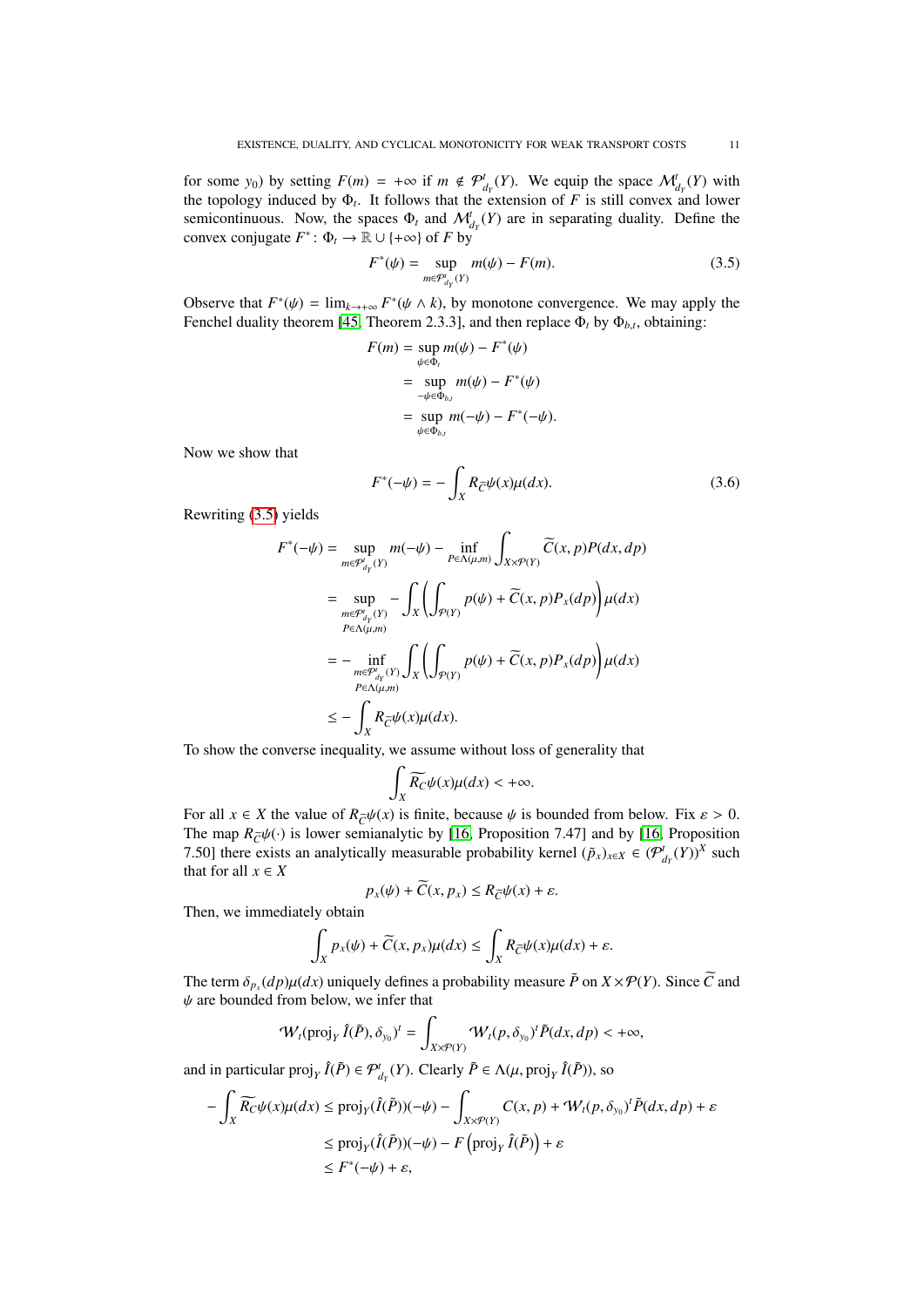and since  $\varepsilon$  was arbitrary, we have shown [\(3.6\)](#page-10-1).

So far, we know that

$$
F(m) = \sup_{\psi \in \Phi_{b,t}} -m(\psi) + \int_X R_{\overline{C}} \psi(x) \mu(dx).
$$

Define *f*(*y*) :=  $d_Y(y, y_0)^t$  and note that  $R_C(\psi + f)(x) = R_{\overline{C}}\psi(x)$  for all  $x \in X$ , as well as  $d\mu + f \in \Phi$ . for  $\psi \in \Phi$ . From (3.4) we get  $\psi + f \in \Phi_{b,t}$  for  $\psi \in \Phi_{b,t}$ . From [\(3.4\)](#page-9-3) we get

$$
\inf_{P \in \Lambda(\mu,m)} P(C) = F(m) - W_t(m, \delta_{y_0})^t
$$
  
= 
$$
\sup_{\psi \in \Phi_{b,t}} -m(\psi + f) + \int_X R_{\widetilde{C}} \psi(x) \mu(dx)
$$
  
= 
$$
\sup_{\psi \in \Phi_{b,t}} -m(\psi) + \int_X R_C \psi(x) \mu(dx),
$$

which shows  $(3.2)$ .

If for all *x* ∈ *X* the map  $C(x, \cdot)$  is convex, then [\(3.3\)](#page-9-2) follows by Lemma [2.1](#page-4-2) and [\(3.2\)](#page-9-4).  $\Box$ 

## 4. On the restriction property

The restriction property of optimal transport roughly states that if a coupling is optimal, then the conditioning of the coupling to a subset is also optimal given its marginals. This property fails for weak optimal transport, as we illustrate with a simple example:

*Example* 4.1*.* Let  $X = Y = \mathbb{R}$ ,  $\mu = \frac{1}{2}\delta_{-1} + \frac{1}{2}\delta_1$ ,  $\nu = \frac{1}{4}\delta_{-2} + \frac{1}{2}\delta_0 + \frac{1}{4}\delta_2$  and  $C(x, \rho) =$  $(x - \int y\rho(dy))^2$ . We consider the weak transport problem with these ingredients, and observe that an optimal coupling is given by

$$
\pi = \frac{1}{4} [\delta_{(1,2)} + \delta_{(1,0)} + \delta_{(-1,0)} + \delta_{(-1,-2)}],
$$

since it produces a cost equal to zero. Consider the set  $K = \{(x, y) : y \neq 0\}$  and  $\tilde{\pi}(dx, dy)$  $\pi(dx, dy|K)$  the conditioning of  $\pi$  to the set  $K$ , i.e.  $\tilde{\pi}(S) := \frac{\pi(S \cap K)}{\pi(K)}$  $\frac{(S \cap K)}{\pi(K)}$ . It follows that

$$
\tilde{\pi} = \frac{1}{2} [\delta_{(1,2)} + \delta_{(1,-2)}],
$$

and denoting by  $\tilde{\mu}$  and  $\tilde{\nu}$  the first and second marginals of  $\tilde{\pi}$ , we have  $\tilde{\mu} = \mu$  and  $\tilde{\nu} =$  $\frac{1}{2}\delta_2 + \frac{1}{2}\delta_{-2}$ . With  $\tilde{\mu}$  and  $\tilde{\nu}$  and again the cost *C* as ingredients, an optimizer for the weak transport problem is given by

$$
\hat{\pi} = \frac{3}{8}\delta_{(1,2)} + \frac{1}{8}\delta_{(1,-2)} + \frac{1}{8}\delta_{(-1,2)} + \frac{3}{8}\delta_{(-1,-2)},
$$

since this time this coupling produces a cost equal to zero. On the other hand the cost of  $\tilde{\pi}$ is equal to 1, and so  $\tilde{\pi}$  is not optimal between is marginals.

However, we can state the following positive result.<sup>[1](#page-11-0)</sup>

<span id="page-11-1"></span>**Proposition 4.2.** *Suppose that*  $\pi$  *is optimal between the marginals*  $\mu$  *and*  $\nu$ *,*  $V(\mu, \nu) < \infty$ *, and that*  $C(x, \cdot)$  *is convex. Let*  $0 \leq \tilde{\mu} \leq \mu$  *be a non-negative measure such that*  $0 \neq \tilde{\mu}$  *and define*  $\hat{\mu} = \tilde{\mu}/\tilde{\mu}(X)$ *. Then*  $\hat{\pi}(dx, dy) := \hat{\mu}(dx)\pi_x(dy)$  *is optimal between its marginals.* 

*Proof.* By contradiction, suppose there exists a coupling  $\chi$  with the same marginals as  $\hat{\pi}$ such that

$$
\int C(x,\chi_x)\hat{\mu}(dx) < \int C(x,\hat{\pi}_x)\hat{\mu}(dx).
$$

<span id="page-11-0"></span><sup>&</sup>lt;sup>1</sup>In a preliminary version of this article the restriction property Proposition [4.2](#page-11-1) was used to derive Theorem [1.4](#page-2-2) from the compact version given by Gozlan and Juillet [\[23\]](#page-21-1). Following the insightful suggestion of the anonymous referee, we now give a more self contained argument that does not require Proposition [4.2](#page-11-1) / [\[23\]](#page-21-1). We have decided to keep Proposition [4.2](#page-11-1) since it might be of some independent interest.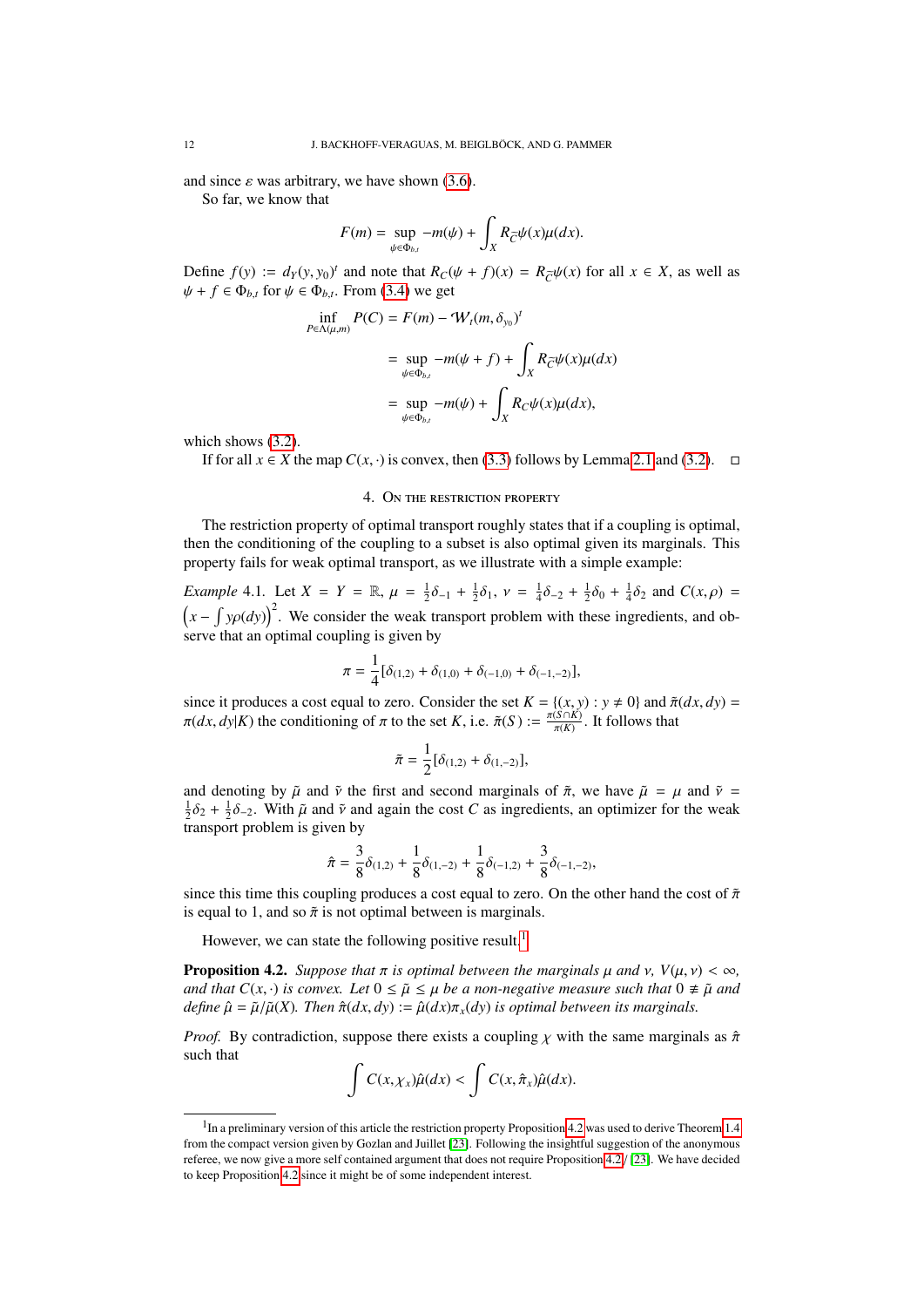Now define  $\pi^* := \pi + \tilde{\mu}(X)[\chi - \hat{\pi}] = \pi - \tilde{\mu}.\pi_x + \tilde{\mu}(X)\chi$ . Observe that  $\pi^*$  has marginals  $\mu, \nu$ , and  $\pi^*(X \times Y) = 1$ . We also have  $\pi^* > 0$  since  $\tilde{\mu} \le \mu$  so  $\pi^*$  is a probability measure. Of and  $\pi^*(X \times Y) = 1$ . We also have  $\pi^* \ge 0$  since  $\tilde{\mu} \le \mu$ , so  $\pi^*$  is a probability measure. Of course  $0 \le \frac{d\tilde{\mu}}{\mu} \le 1$  and clearly  $\pi^* = (1 - \frac{d\tilde{\mu}}{\mu}(\kappa)) \pi + \frac{d\tilde{\mu}}{\mu}(\kappa)$ . Therefore course  $0 \leq \frac{d\tilde{\mu}}{du}$  $\frac{d\tilde{\mu}}{d\mu} \le 1$  and clearly  $\pi_x^* = \left(1 - \frac{d\tilde{\mu}}{d\mu}\right)$  $\frac{d\tilde{\mu}}{d\mu}(x)\bigg) \pi_x + \frac{d\tilde{\mu}}{d\mu}$  $\frac{d\mu}{d\mu}(x)\chi_x$ . Therefore

$$
\int C(x, \pi_x^*) \mu(dx) = \int C\left(x, \left(1 - \frac{d\tilde{\mu}}{d\mu}(x)\right) \pi_x + \frac{d\tilde{\mu}}{d\mu}(x)\chi_x\right) \mu(dx)
$$
  
\n
$$
\leq \int C(x, \pi_x) \mu(dx) + \int [C(x, \chi_x) - C(x, \pi_x)] \tilde{\mu}(dx)
$$
  
\n
$$
< \int C(x, \pi_x) \mu(dx),
$$

where we used convexity in the first inequality and that  $V(\mu, \nu) < \infty$  in the second one.  $\Box$ 

#### 5. *C*-Monotonicity for weak transport costs

Cyclical monotonicity plays a crucial role in classical optimal transport [\[35,](#page-22-6) [22\]](#page-21-19). This has inspired similar development for weak transport costs in [\[6,](#page-21-10) [23\]](#page-21-1):

<span id="page-12-0"></span>**Definition 5.1** (*C*-monotonicity). *We say that a coupling*  $\pi \in \Pi(\mu, \nu)$  *is C-monotone if there exists a measurable set*  $\Gamma \subseteq X$  *with*  $\mu(\Gamma) = 1$ *, such that for any finite number of points there exists a measurable set*  $\Gamma \subseteq X$  *with*  $\mu(\Gamma) = 1$ *, such that for any finite number of points*<br>*r*. *r. in*  $\Gamma$  *and measures m. m. in*  $\mathcal{P}(Y)$  *with*  $\sum^{N}$  *m.*  $-\sum^{N}$  *π*, *the following*  $x_1, \ldots, x_N$  in  $\Gamma$  and measures  $m_1, \ldots, m_N$  in  $\mathcal{P}(Y)$  with  $\sum_{i=1}^N m_i = \sum_{i=1}^N \pi_{x_i}$ , the following inequality holds: *inequality holds:*

$$
\sum_{i=1}^N C(x_i, \pi_{x_i}) \leq \sum_{i=1}^N C(x_i, m_i).
$$

We first show that *C*-monotonicity is necessary for optimality under minimal assumptions. We then provide strengthened assumptions under which *C*-monotonicity is sufficient.

5.1. *C*-monotonicity: necessity. We denote by  $S_N$  the set of permutations of the set  $\{1, \ldots, N\}$ . If  $\vec{z} := (z_1 \ldots, z_n)$  is any *N*-vector, and  $\sigma \in S_N$ , we naturally overload the notation by defining

$$
\sigma(\vec{z}) := (z_{\sigma(1)}, \ldots, z_{\sigma(N)}).
$$

 $\sigma(\vec{z}) := (z_{\sigma(1)}, \dots, z_{\sigma(N)})$ .<br>Recall the notation [\(1.1\)](#page-0-0) for the weak transport problem, and the following lemma, which is employed prominently in the proof of Theorem [5.3.](#page-12-1)

<span id="page-12-2"></span>**Lemma 5.2** ([\[10,](#page-21-30) Proposition 2.1]). *Let*  $X_1, \ldots, X_n$ ,  $n \ge 2$ , *be Polish spaces equipped with probability measures*  $\mu_i \in \mathcal{P}(X_i)$ ,  $i = 1, \ldots, n$ . Then for any analytic set  $B \subseteq X_1 \times \cdots \times X_n$ *one of the following holds:*

*(a) For every i* = 1, ..., *n* there is a  $\mu_i$ -null set  $A_i \subseteq X_i$  s.t.

$$
B\subseteq \bigcup_{i=1}^n \text{proj}_{X_i}^{-1}(A_i).
$$

*(b) There exists a coupling*  $\pi \in \Pi(\mu_1, \ldots, \mu_n)$  *with*  $\pi(B) > 0$ *.* 

The previous lemma is originally stated only for Borel sets, but the same proof technique also works for analytic sets.

Our main result, concerning the necessity of *C*-monotonicity is the following:

<span id="page-12-1"></span>**Theorem 5.3.** Let C be jointly measurable and  $C(x, \cdot)$  be convex and lower semicontinuous *for all x. Assume that*  $\pi^*$  *is optimal for*  $V(\mu, \nu)$  *and*  $|V(\mu, \nu)| < \infty$ *. Then*  $\pi^*$  *is C-monotone.* 

*Proof.* Let  $N \in \mathbb{N}$ . Then

$$
\mathcal{D}_N := \Big\{ ((x_1, \ldots, x_N), (m_1, \ldots, m_N)) \in X^N \times \mathcal{P}(Y)^N : \\ \sum_{i=1}^N \pi_{x_i}^* = \sum_{i=1}^N m_i \text{ and } \sum_{i=1}^N C(x_i, \pi_{x_i}^*) > \sum_{i=1}^N C(x_i, m_i) \Big\},
$$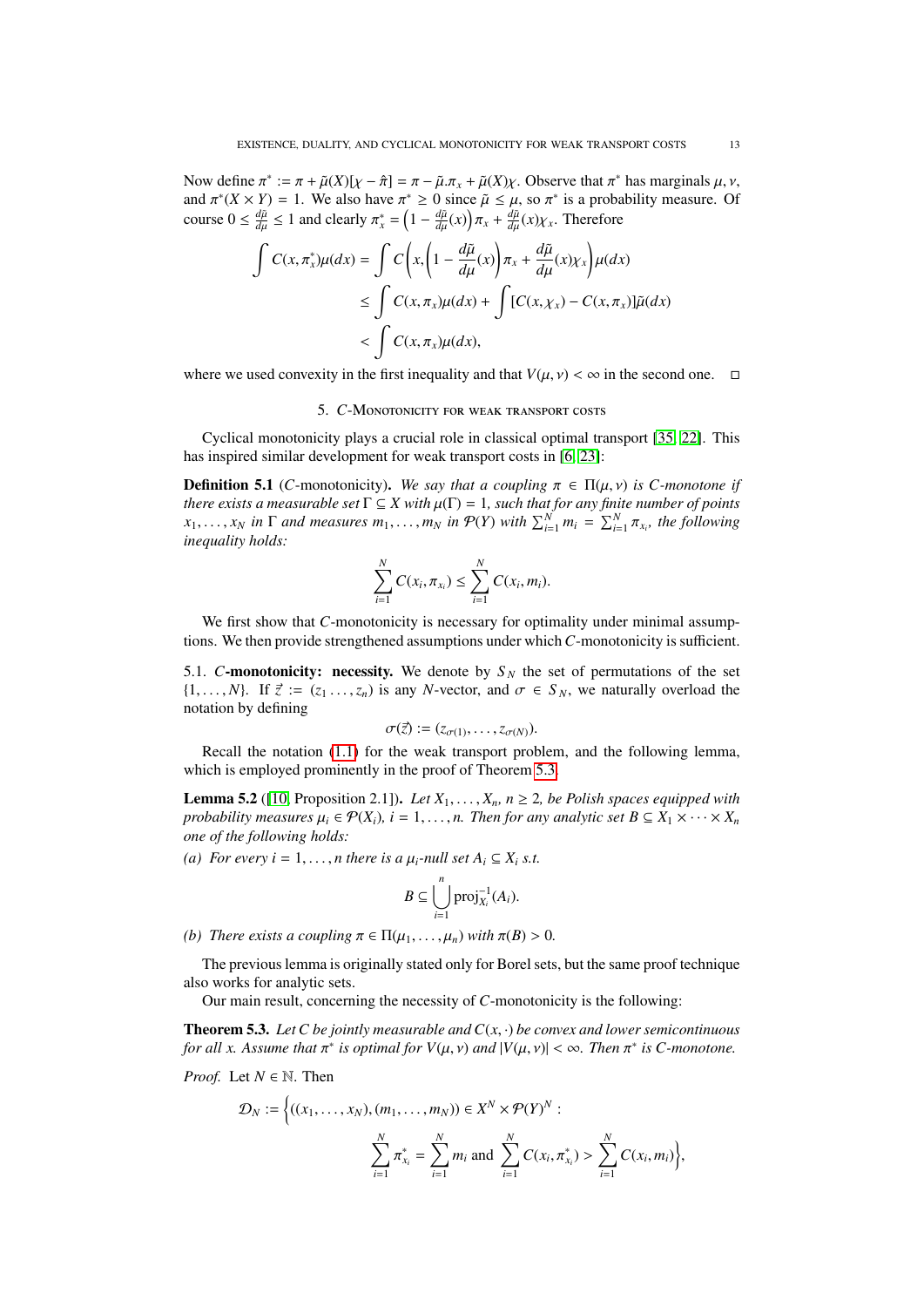is an analytic set. Write

$$
D_N := \text{proj}_{X^N}(\mathcal{D}_N).
$$

 $D_N := \text{proj}_{X^N}(\mathcal{D}_N)$ .<br>By Jankov-von Neumann uniformization [\[27,](#page-21-31) Theorem 18.1] there is an analytically measurable function  $f_N: D_N \to \mathcal{P}(Y)^N$  such that graph $(f_N) \subseteq \mathcal{D}_N$ . We can extend  $f_N$  to  $X^N$ by defining it on  $X^N \setminus D_N$  as the Borel-measurable map  $\vec{x} \mapsto (\pi_{x_1}^*, \dots, \pi_{x_N}^*)$ . Observe that for all  $\sigma \in S_N$ , we have  $(\sigma \sigma)(\mathcal{D}_N) = \mathcal{D}_N$ . Thanks to this, and I emma 5.4 helow, we can for all  $\sigma \in S_N$ , we have  $(\sigma, \sigma)(\mathcal{D}_N) = \mathcal{D}_N$ . Thanks to this, and Lemma [5.4](#page-14-0) below, we can assume without loss of generality that  $f_N$  satisfies

$$
f_N \circ \sigma = \sigma \circ f_N \quad \forall \sigma \in S_N.
$$

We write  $f_N^i(\vec{x})$  for the *i*-th element of the vector  $f_N(\vec{x}) \in \mathcal{P}(Y)^N$ .<br>A ssume that there exists a counting  $\hat{Q} \in \Pi(u^N) = \Pi(u^N, u^N)$ 

Assume that there exists a coupling  $Q \in \Pi(\mu^N) = \Pi(\mu, \dots, \mu)$  such that  $Q(D_N) > 0$ . We we show that this is in conflict with optimality of  $\pi^*$ . We clearly may assume that *Q* is now show that this is in conflict with optimality of  $\pi^*$ . We clearly may assume that *Q* is<br>symmetric i.e. such that for all  $\sigma \in S_N$  we have  $O(R) = O(\sigma(R))$  for all  $R \in \mathcal{R}(X^N)$  (in symmetric, i.e. such that for all  $\sigma \in S_N$  we have  $Q(B) = Q(\sigma(B))$  for all  $B \in \mathcal{B}(X^N)$  (in other words  $\sigma(O) = O$ ). We define the possible contender  $\tilde{\pi}$  of  $\pi^*$  by other words  $\sigma(Q) = Q$ ). We define the possible contender  $\tilde{\pi}$  of  $\pi^*$  by

$$
\tilde{\pi}(dx_1, dy) := \mu(dx_1) \int_{X^{N-1}} Q_{x_1}(dx_2, \dots, dx_n) f_N^1(x_1, \dots, x_N)(dy),
$$
\n(5.1)

which is legitimate owing to all measurability precautions we have taken. We will prove

- (1)  $\tilde{\pi} \in \Pi(\mu, \nu)$ ,
- (2)  $\int \mu(dx) C(x, \pi_x^*) > \int \mu(dx) C(x, \tilde{\pi}_x).$

Ad (1): Evidently the first marginal of  $\tilde{\pi}$  is  $\mu$ . Write  $\sigma_i \in S_N$  for the permutation that merely interchanges the first and *i*-th component of a vector. By the symmetric properties of *Q* and *f<sup>N</sup>* we find

$$
\int_{X} \mu(dx_{1}) \tilde{\pi}_{x_{1}}(dy) = \int_{X^{N}} Q(dx_{1},...,dx_{N}) f_{N}^{1}(\vec{x})(dy)
$$
\n
$$
= \frac{1}{N} \sum_{i=1}^{N} \int_{X^{N}} \sigma_{i}(Q)(dx_{1},...,dx_{N}) f_{N}^{i}(\vec{x})(dy)
$$
\n
$$
= \frac{1}{N} \sum_{i=1}^{N} \int_{X^{N}} Q(dx_{1},...,dx_{N}) \pi_{x_{i}}^{*}(dy)
$$
\n
$$
= \nu(dy).
$$

Ad (2): On  $D_N$  holds by construction the strict inequality

$$
\sum_{i=1}^N C(x_i, f_N^i(\vec{x})) < \sum_{i=1}^N C(x_i, \pi_{x_i}).
$$

Using convexity of  $C(x, \cdot)$  and the symmetry properties of Q and  $f_N$ , we find

$$
\int_{X} C(x, \tilde{\pi}_{x}) \mu(dx) = \int_{X} \mu(dx_{1}) C\left(x_{1}, \int_{X^{N-1}} Q_{x_{1}}(dx_{2}, ..., dx_{N}) f_{N}^{1}(\vec{x})\right)
$$
\n
$$
\leq \int_{X^{N}} Q(d\vec{x}) C(x_{1}, f_{N}^{1}(\vec{x}))
$$
\n
$$
= \frac{1}{N} \sum_{i=1}^{N} \int_{X^{N}} Q(d\vec{x}) C(x_{i}, f_{N}^{i}(\vec{x}))
$$
\n
$$
< \frac{1}{N} \sum_{i=1}^{N} \int_{X^{N}} Q(d\vec{x}) C(x_{i}, \pi_{x_{i}}) = \int_{X} C(x, \pi_{x}) \mu(dx),
$$

yielding a contradiction to the optimality of  $\pi^*$ .<br>We conclude that no measure O with the st

We conclude that no measure *Q* with the stated properties exists. By Lemma [5.2,](#page-12-2) we obtain that  $D_N$  is contained in a set of the form  $\bigcup_{k=1}^N \text{proj}_k^{-1}(M_N)$  where  $\mu(M_N) = 0$  and projection from  $X^N$  to its k-th component. Since  $N \in \mathbb{N}$  was arbitrary we proj<sub>k</sub> denotes the projection from  $X^N$  to its *k*-th component. Since  $N \in \mathbb{N}$  was arbitrary, we can define the set  $\Gamma := (\bigcup_{N \in \mathbb{N}} M_N)^C$  with  $\mu(\Gamma) = 1$ , which has the desired property.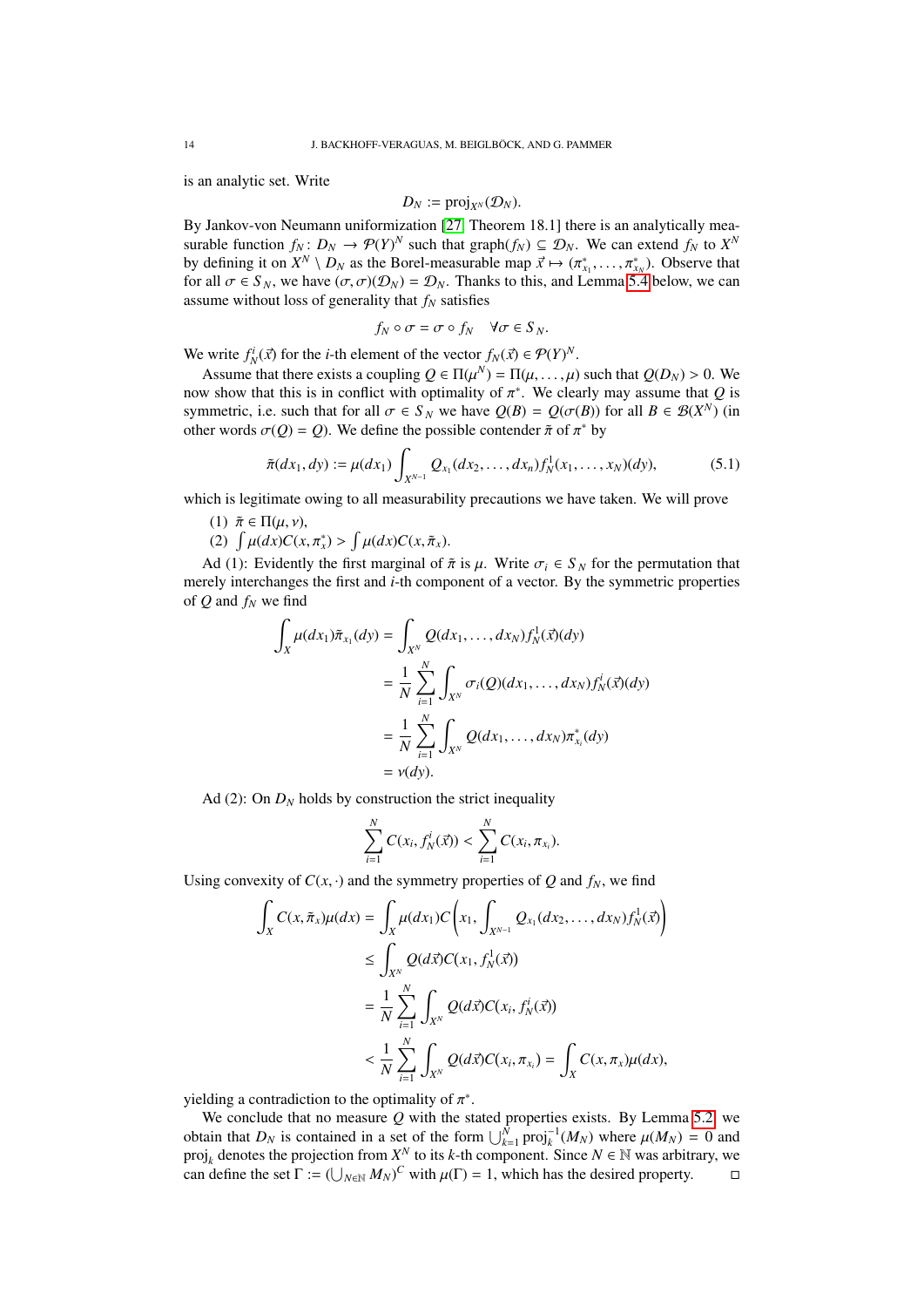The missing bit in the above proof is Lemma [5.4.](#page-14-0) By [\[27,](#page-21-31) Theorem 7.9] there exists for every Polish space *X* a closed subset *F* of the Baire space  $N := \mathbb{N}^{\mathbb{N}}$  and a continuous bijection  $h_X: F \to X$ . On the Baire space the lexicographic order naturally provides a total order. Hence, *X* inherits the total order of  $F \subseteq N$  by virtue of  $h_X$  and its Borel-measurable inverse  $h_X^{-1} := g_X$ , namely:

$$
x, y \in X: x \le y \Leftrightarrow h_X^{-1}(x) = g_X(x) \le h_X^{-1}(y) = g_X(y).
$$

<span id="page-14-0"></span>Lemma 5.4. *The set*

$$
A = \left\{ \vec{x} \in X^N \colon x_1 \leq x_2 \leq \ldots \leq x_N \right\},\
$$

*is Borel-measurable. Given*  $f: A \subseteq X^N \to Y^N$  *an analytically measurable function, there exists an analytically measurable extension*  $\hat{f}$ :  $X^N \to Y^N$  such that for any  $\sigma \in S_N$ 

$$
\hat{f}\circ\sigma=\sigma\circ\hat{f}.
$$

*Proof of Lemma* [5.4.](#page-14-0) Let  $\hat{A} = \{ \vec{a} \in \mathbb{N}^N : a_1 \le a_2 \le \dots \le a_N \}$ , and define  $g: \mathbb{N}^N \to S_N$  by  $g(\vec{a}) = \sigma$  where  $\sigma \in S_N$  satisfies

- $\sigma(\vec{a}) \in \hat{A}$
- for each *i*, *j* such that  $0 \le i \le j \le N$  it holds

$$
a_i = a_j \implies \sigma(i) < \sigma(j).
$$

With these precautions  $g(\vec{a}) = \sigma$  is indeed well defined. For each  $\sigma \in S_N$  we define also  $B_{\sigma} \subseteq \mathcal{N}^N$  by

$$
B_{\sigma} := \left\{ \vec{a} \in \mathcal{N}^N \colon g(\vec{a}) = \sigma \right\} = \left\{ \vec{a} \in \mathcal{N}^N \colon a_{\sigma(1)} \leq_{\sigma}^1 a_{\sigma(2)} \leq_{\sigma}^2 \ldots \leq_{\sigma}^{N-1} a_{\sigma(N)} \right\},
$$

where the order  $\leq^i_{\sigma}$  is defined depending on  $\sigma$  by

$$
\leq_{\sigma}^{i} := \begin{cases} \leq & \sigma(i) \leq \sigma(i+1), \\ < & \text{else.} \end{cases}
$$

It follows from this representation that  $B_{\sigma}$  is Borel-measurable. We introduce

$$
X^N \ni \vec{x} \mapsto g_X^N(\vec{x}) := (g_X(x_1), g_X(x_2), \dots, g_X(x_N)) \in F^N \subseteq \mathcal{N}^N.
$$

Then the set

$$
A_{\sigma} := \{ \vec{x} \in X^N : g \circ g_X^N(\vec{x}) = \sigma \} = (g_X^N)^{-1}(B_{\sigma}),
$$

is Borel-measurable. In particular,  $A_{id} = A$  is Borel-measurable. Note that  $\bigcup_{\sigma} A_{\sigma} = X^N$ and  $A_{\sigma_1} \cap A_{\sigma_2} = \emptyset$  $A_{\sigma_1} \cap A_{\sigma_2} = \emptyset$  $A_{\sigma_1} \cap A_{\sigma_2} = \emptyset$  if  $\sigma_1 \not\equiv \sigma_2$ . We can apply Lemma [5.5,](#page-15-1) proving the continuity<sup>2</sup> of

$$
\mathcal{N}^N \ni \vec{a} \mapsto G(a) := g(\vec{a})(\vec{a}) \in \mathcal{N}^N.
$$

We define the candidate for the desired extension of *f* by

$$
\hat{f}: X^N \to Y^N,
$$
  
\n
$$
\vec{x} \mapsto (g \circ g_X^N(\vec{x}))^{-1} \left( f \circ (g_X^N)^{-1} \circ G \circ g_X^N(\vec{x}) \right),
$$

which is well defined since  $G \circ g^N_\lambda(\vec{x}) \in \hat{A}$ , so that  $(g^N_\lambda)^{-1} \circ G \circ g^N_\lambda(\vec{x}) \in A$ . As a composition of englistically measurable function,  $\hat{f}$  inherits this preparty. It is also algorithet  $\hat{f}(\vec{x}) = f(\vec{x})$ of analytically measurable function,  $\hat{f}$  inherits this property. It is also clear that  $\hat{f}(\vec{x}) = f(\vec{x})$ if  $\vec{x} \in A$ . Finally, for any  $\sigma \in S_N$  and  $\vec{x} \in X^N$ , we easily find

$$
\sigma^{-1}(\hat{f} \circ \sigma(\vec{x})) = \hat{f}(\vec{x}).
$$

 $\Box$ 

<span id="page-14-1"></span> ${}^{2}\text{In}$  fact one obtains  $\max_{i \in \{1, \dots, N\}} d_{\mathcal{N}}(g(\vec{a})(\vec{a})_i, g(\vec{b})(\vec{b})_i) \leq \max_{i \in \{1, \dots, N\}} d_{\mathcal{N}}(a_i, b_i)$ , for  $d_{\mathcal{N}}$  the metric on  $\mathcal N$  that we recall in Lemma [5.5.](#page-15-1)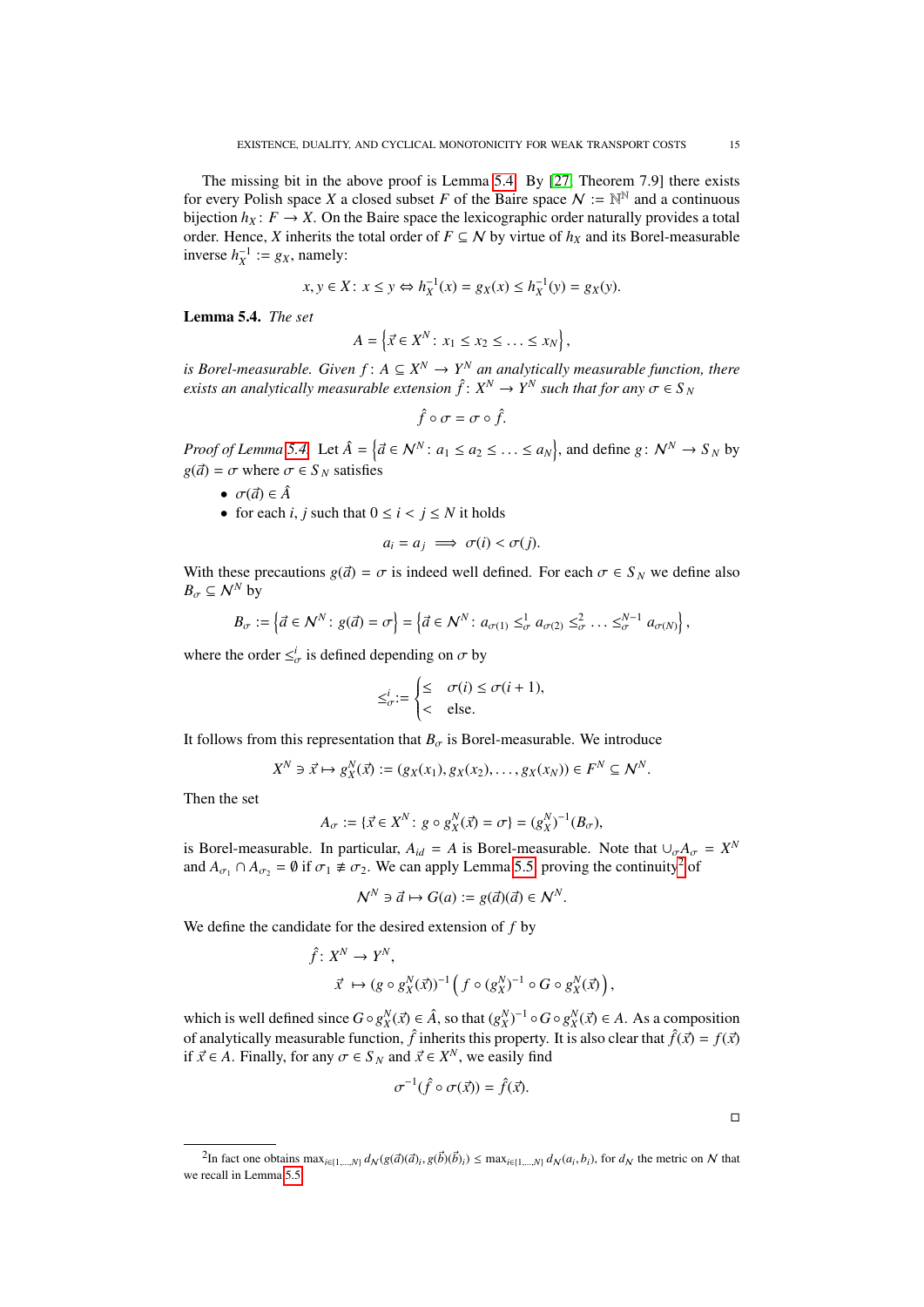<span id="page-15-1"></span>**Lemma 5.5.** Let each of  $a, b \in \mathbb{N}^N$  be increasing vectors.<sup>[3](#page-15-2)</sup> Then for any permutation  $\sigma \in S_N$  *we have* 

$$
\max_{i \in \{1,\dots,N\}} d_N(a_i, b_i) \le \max_{i \in \{1,\dots,N\}} d_N(a_i, b_{\sigma(i)}),
$$
\n(5.2)

*where the metric*  $d_N$  *on*  $N$  *is given by* 

<span id="page-15-3"></span>
$$
d_N(a,b) = \begin{cases} 0 & a = b \\ \frac{1}{\min\{n \in \mathbb{N} : a(n) \neq b(n)\}} & else. \end{cases}
$$

*Proof.* We show the assertion by induction. For  $N = 1$  [\(5.2\)](#page-15-3) holds trivially. Now assume that [\(5.2\)](#page-15-3) holds for  $N = k$ . Given  $\sigma \in S_{k+1}$  and  $a, b \in N^{k+1}$  increasing, we know that any  $\tilde{\sigma} \in S$ , vields  $\tilde{\sigma} \in S_k$  yields

$$
\max_{i \in \{1, ..., k\}} d_N(a_i, b_i) \le \max_{i \in \{1, ..., k\}} d_N(a_i, b_{\tilde{\sigma}(i)}).
$$

If  $\sigma(k+1) = k+1$  the assertion follows by the inductive hypothesis. So let  $\sigma(k+1) \neq k+1$ <br>and write  $k_1 = \sigma(k+1)$  and  $k_2 = \sigma^{-1}(k+1)$ . Define a permutation  $\hat{\sigma} \in S$ , by and write  $k_1 = \sigma(k + 1)$  and  $k_2 = \sigma^{-1}(k + 1)$ . Define a permutation  $\hat{\sigma} \in S_k$  by

<span id="page-15-4"></span>
$$
\hat{\sigma}(i) = \begin{cases} \sigma(i) & i \neq k_1 \\ k_2 & i = k_1 \end{cases}
$$

Since that  $a_k \le a_{k+1}$  and  $b_{k_1} \le b_{k+1}$ , then

$$
a_{k_2} \le b_{k_1} \implies a_{k_2} \le b_{k_1} \le b_{k+1} \implies d_N(a_{k_2}, b_{k_1}) \le d_N(a_{k_2}, b_{k+1}),
$$
  

$$
a_{k_2} \ge b_{k_1} \implies a_{k+1} \ge a_{k_2} \ge b_{k_1} \implies d_N(a_{k_2}, b_{k_1}) \le d_N(a_{k+1}, b_{k_1}),
$$

and particularly

$$
\max_{i \in \{1,\dots,k\}} d_N(a_i, b_{\hat{\sigma}(i)}) \le \max_{i \in \{1,\dots,k+1\}} d_N(a_i, b_{\sigma(i)}).
$$
\n(5.3)

On the other hand, clearly

$$
a_{k+1} \ge b_{k+1} \implies d_N(a_{k+1}, b_{k+1}) \le d_N(a_{k+1}, b_{k_1}),
$$
  

$$
a_{k+1} \le b_{k+1} \implies d_N(a_{k+1}, b_{k+1}) \le d_N(a_{k_2}, b_{k+1}).
$$

This and [\(5.3\)](#page-15-4) yield max<sub>*i*∈{1,...,*k*+1}  $d_N(a_i, b_i) \le \max_{i \in \{1, \dots, k+1\}} d_N(a_i, b_{\sigma(i)})$ , so concluding the inductive step</sub> inductive step.

5.2. C-monotonicity: sufficiency. The conditions under which Theorem [5.3](#page-12-1) holds are rather mild. If we assume further continuity properties of *C*, the next theorem establishes that *C*-monotonicity is also a sufficient criterion for optimality, resembling the classical case. For weak transport costs, we don't know of any comparable result in the literature.

We recall that, for the given compatible complete metric  $d_Y$  on  $Y$ , we denote by  $W_1$  the 1-Wasserstein distance [\[42,](#page-22-5) Chapter 7].

<span id="page-15-0"></span>**Theorem 5.6.** *Let*  $v \in \mathcal{P}_{d_f}^1(Y)$ . Assume that  $C: X \times \mathcal{P}_{d_f}^1(Y) \to \mathbb{R}$  satisfies Condition (A+) and is  $W_d$ . *Linschitz in the second argument is the sense that for some*  $I > 0$ *. and is*  $W_1$ -Lipschitz in the second argument is the sense that for some  $L \geq 0$ :

<span id="page-15-5"></span>
$$
|C(x, p) - C(x, q)| \le L'W_1(p, q), \ \forall x \in X, \forall p, q \in \mathcal{P}^1_{d_Y}(Y). \tag{5.4}
$$

*If*  $\pi$  *is C*-monotone then  $\pi$  *is an optimizer of*  $V(\mu, \nu)$ *.* 

In the proof we will use the following auxiliary result, which we will establish subsequently:

<span id="page-15-6"></span>**Lemma 5.7.** *Let*  $v \in \mathcal{P}_{d_Y}^1(Y)$ . Assume that  $C: X \times \mathcal{P}_{d_Y}^1(Y) \to \mathbb{R}$  satisfies Condition (A+) and is  $\mathcal{W}_d$ . Linschitz in the sense of (5.4). Then and is  $W_1$ -Lipschitz in the sense of [\(5.4\)](#page-15-5). Then

$$
\inf_{\pi \in \Pi(\mu,\nu)} \int C(x,\pi_x) \mu(dx) = \sup_{\substack{\varphi \in \Phi_{b,1} \\ ||\varphi||_{Lip} \le L}} \mu(R_C \varphi) - \nu(\varphi),\tag{5.5}
$$

*where*  $R_C\varphi$  *is defined as in* [\(3.1\)](#page-9-5).

<span id="page-15-2"></span><sup>&</sup>lt;sup>3</sup>A vector  $v = (v_i)_{i=1}^N \in \mathcal{N}^N$  is increasing if for any  $1 \le i < j \le N$  we have  $v_i \le v_j$ , where inequality here is meant in the lexicographic order on N.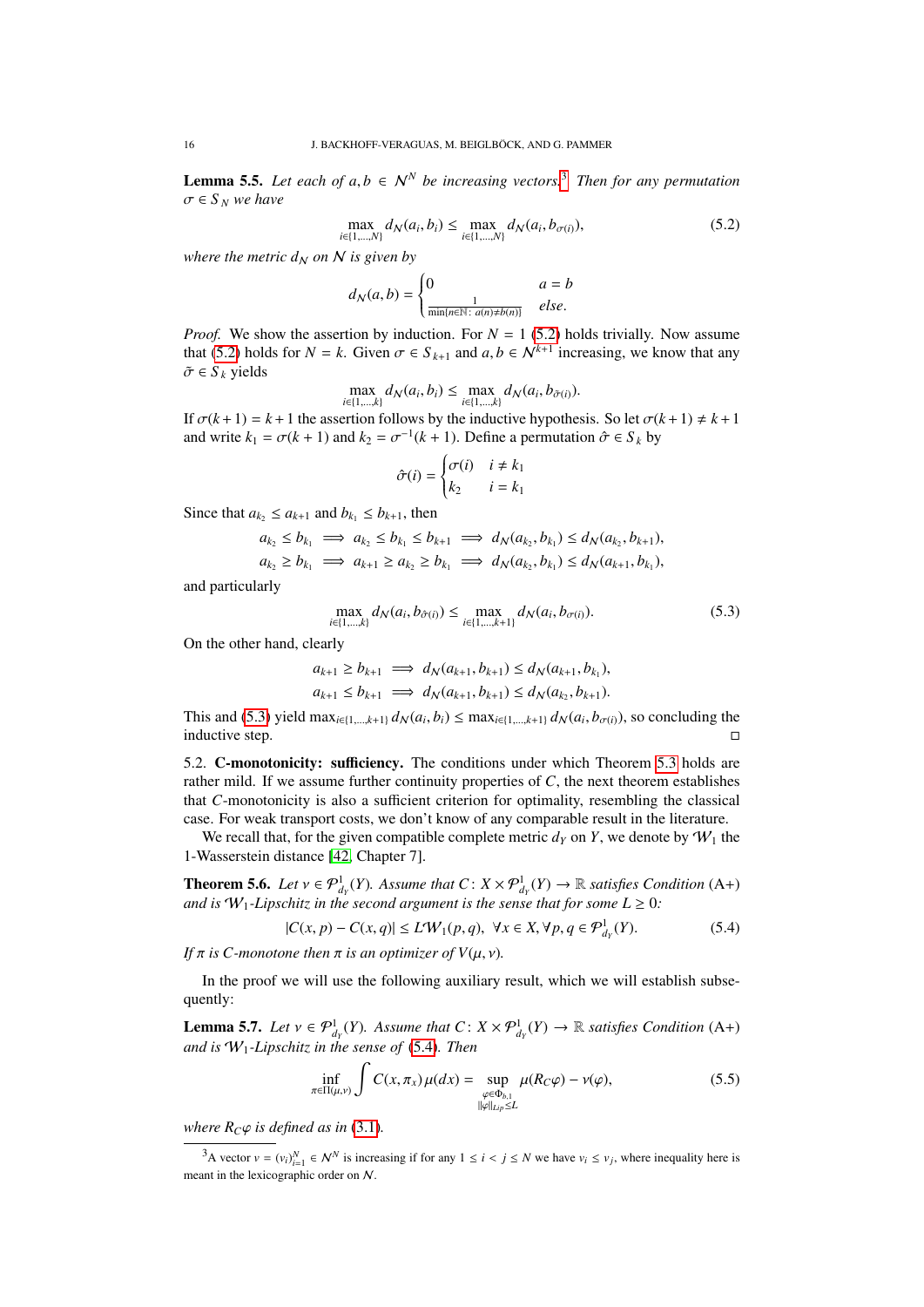*Proof of Theorem* [5.6.](#page-15-0) Let  $\pi$  be *C*-monotone. There is an increasing sequence  $(K_n)_{n\in\mathbb{N}}$  of compact sets on *Y* such that  $v(K_n) \nearrow 1$ . From this we can refine the  $\mu$ -full measurable set Γ in the definition of *C*-monotonicity, see Definition [5.1,](#page-12-0) so that for each *x* ∈ Γ we have  $\lim_{n} \pi_x(K_n) = 1$  and  $\pi_x \in \mathcal{P}^1_{d_Y}(Y)$ . Our goal is to construct a dual optimizer  $\varphi \in \Phi_1$  to  $\pi$ such that

$$
\pi_x(\varphi) + C(x, \pi_x) - R_C\varphi(x) = 0 \quad \forall x \in \Gamma.
$$

When this is achieved, Theorem [1.3](#page-2-3) and the following arguments show that  $\pi$  is optimal as desired: desired:

$$
\int_{X} C(x, \pi_{x}) \mu(dx) = \int_{\Gamma} C(x, \pi_{x}) \mu(dx) = \int_{\Gamma} [R_{C}(\varphi)(x) - \pi_{x}(\varphi)] \mu(dx)
$$
\n
$$
\leq \liminf_{k \to -\infty} \int_{X} [R_{C}(\varphi \vee k)(x) - \pi_{x}(\varphi \vee k)] \mu(dx)
$$
\n
$$
\leq \sup_{\varphi \in \Phi_{b,1}} \mu(R_{C}\varphi) - \nu(\varphi)
$$
\n
$$
\leq \inf_{\tilde{\pi} \in \Pi(\mu, \nu)} \int_{X} C(x, \tilde{\pi}_{x}) \mu(dx),
$$

where we used that

$$
\liminf_{k \to -\infty} R_C(\varphi \vee k)(x) = \inf_{k \le 0} R_C(\varphi \vee k)(x) = R_C \varphi(x) \quad \forall x \in X.
$$

Let us prove the existence of a dual optimizer in  $\Phi_1$ . Let  $G \subseteq \Gamma$  be a finite subset. By definition of *C*-monotonicity, we conclude that the coupling  $\frac{1}{|G|}\sum_{x_i\in G}\delta_{x_i}(dx)\pi_{x_i}(dy)$  is optimal for the weak transport problem determined by the cost *C* and its first and second optimal for the weak transport problem determined by the cost *C* and its first and second marginals. We can apply Lemma [5.7](#page-15-6) in this context and obtain

$$
\inf_{\|\varphi\|_{Lip}\le L} \sum_{x\in G} \pi_x(\varphi) + C(x, \pi_x) - R_C \varphi(x) = 0.
$$
 (5.6)

We fix  $y_0 \in K_1$  and, without loss of generality, find a maximizing sequence  $(\varphi_k)_{k \in \mathbb{N}}$  of [\(5.6\)](#page-16-0) such that for all  $k \in \mathbb{N}$  the function  $\varphi_k$  is *L*-Lipschitz and  $\varphi_k(y_0) = 0$ . Note that for all  $x \in G$ 

<span id="page-16-0"></span>
$$
\pi_x(\varphi_k) + C(x, \pi_x) - R_C \varphi_k(x) \to 0,
$$

since by definition  $\pi_x(\varphi_k) + C(x, \pi_x) - R_C\varphi_k(x) \ge 0$ . By the Arzelà-Ascoli theorem we find for any  $n \in \mathbb{N}$  a subsequence of  $(\infty)_x$  as and a *L*-Linschitz continuous function  $\psi_x$  on K for any  $n \in \mathbb{N}$  a subsequence of  $(\varphi_k)_{k \in \mathbb{N}}$  and a *L*-Lipschitz continuous function  $\psi_n$  on  $K_n$ such that

$$
\lim_j \varphi_{k_j}(y) = \psi_n(y) \quad \forall y \in K_n.
$$

Thus by a diagonalization argument we can assume without loss of generality that the maximizing sequence converges uniformly for every  $K_n$  to a given *L*-Lipschitz function  $\tilde{\psi}$ defined on

<span id="page-16-1"></span>
$$
A:=\bigcup_n K_n.
$$

We can extend  $\tilde{\psi}$  from *A* to all of *Y*, obtaining an everywhere *L*-Lipschitz function, via

$$
\psi(y) = \inf_{z \in A} \tilde{\psi}(z) + L d_Y(z, y). \tag{5.7}
$$

From [\(5.7\)](#page-16-1) we find  $R_C\psi(x) = \inf_{p \in \mathcal{P}^1_{dy}(A)} p(\psi) + C(x, p)$ . Indeed, by [\[16,](#page-21-18) Proposition 7.50] there is for any  $\varepsilon > 0$  an analytically measurable function  $T_{\varepsilon} : Y \to A$  with

<span id="page-16-2"></span>
$$
\tilde{\psi}(T_{\varepsilon}(y)) + L d_Y(T_{\varepsilon}(y), y) \le \psi(y) + \varepsilon,
$$

from which after integrating with respect to *p* and using the definition of the Wasserstein distance we deduce

$$
p(\psi) - T_{\varepsilon}(p)(\psi) + C(x, p) - C(x, T_{\varepsilon}(p)) \ge -\varepsilon + L'W_1(p, T_{\varepsilon}(p)) + C(x, p) - C(x, T_{\varepsilon}(p)) \ge -\varepsilon,
$$
  
where we used (5.4) in the last inequality. Therefore, it is actually possible to restrict  
infimum in  $R_C \psi(x)$  to  $\mathcal{P}^1_{d_Y}(A)$ , and we conclude

$$
\limsup_{k} R_{C}\varphi_{k}(x) \le \inf_{p \in \mathcal{P}_{d_{Y}}^{1}(A)} p(\psi) + C(x, p) = R_{C}\psi(x). \tag{5.8}
$$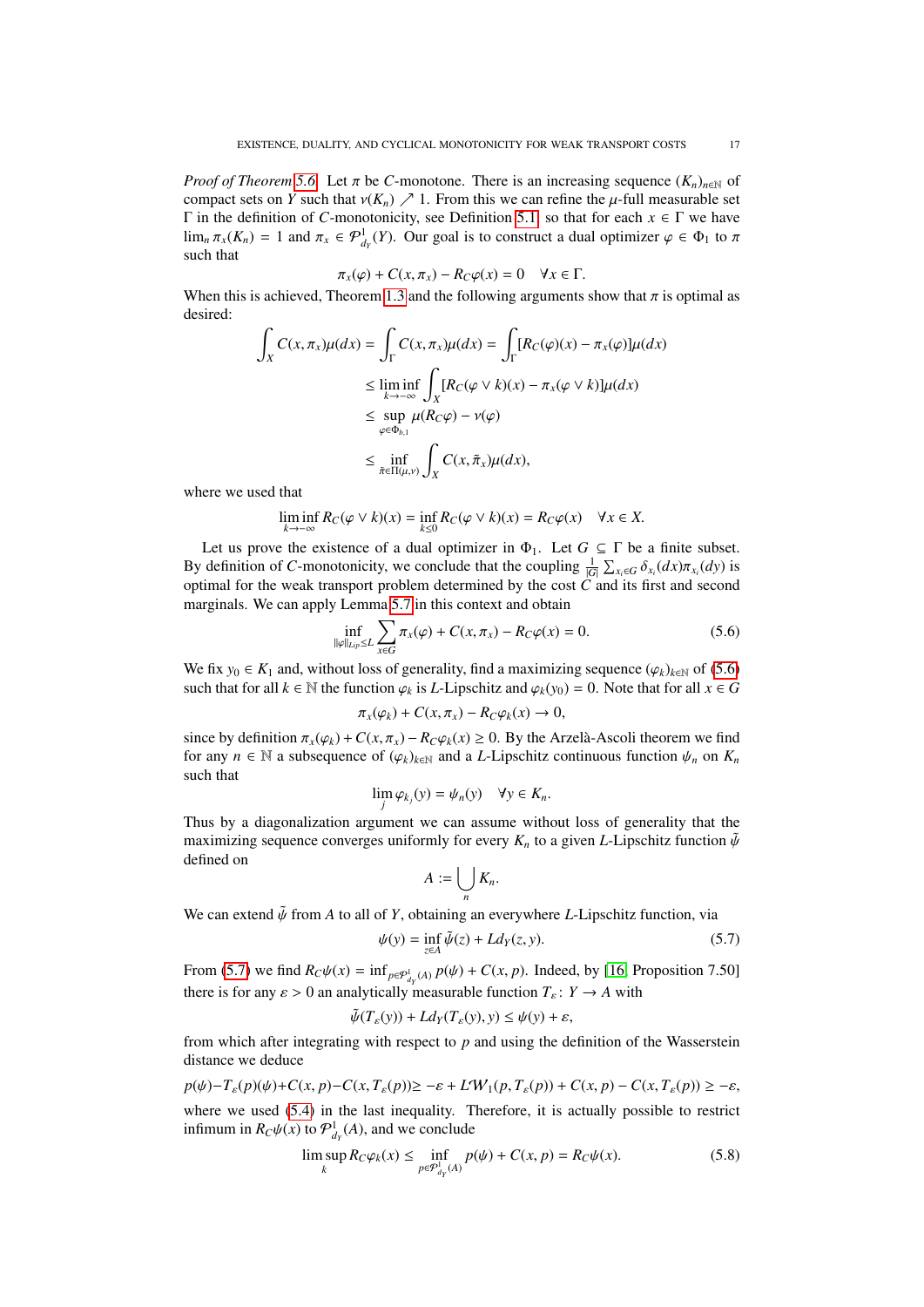By dominated convergence, and the fact that  $\pi$ <sub>*x*</sub> (*A*) = 1, we have

<span id="page-17-1"></span><span id="page-17-0"></span>
$$
\lim_{k} \pi_x(\varphi_k) = \pi_x(\psi),\tag{5.9}
$$

which yields

$$
0 = \liminf_{k} \pi_x(\varphi_k) + C(x, \pi_x) - R_C \varphi_k(x) \ge \pi_x(\psi) + C(x, \pi_x) - R_C \psi(x) \ge 0,
$$
 (5.10)

by definition of  $R_C \psi(x)$ .

For  $G \subseteq Y$  define  $\Psi_G$  as the set of all *L*-Lipschitz continuous functions on *A*, vanishing at the point  $y_0$ , and satisfying

$$
\pi_x(\psi) + C(x, \pi_x) - R_C \psi(x) = 0 \quad \forall x \in G.
$$

The previous arguments show that, for each finite  $G \subseteq \Gamma$ , the set  $\Psi_G$  is nonempty. We now check that  $\Psi_G$  is closed in the topology of pointwise convergence: Let  $(\psi_\alpha)_{\alpha \in I}$  be a net in  $\Psi_G$  which converges pointwise to a function  $\varphi$  on A. Since A is the countable union of compact sets, it is possible to extract a sequence  $(\psi_{\alpha_k})_{k \in \mathbb{N}}$  of the net such that

 $\psi_{\alpha_k} \to \varphi$  pointwise on *A* and uniformly on each  $K_n$ ,

from which  $\varphi$  is *L*-Lipschitz on *A* and can be extended to an *L*-Lipschitz continuous function  $\psi$  on *Y*, see [\(5.7\)](#page-16-1). By repeating previous arguments (see [\(5.8\)](#page-16-2), [\(5.9\)](#page-17-0) and [\(5.10\)](#page-17-1)) we obtain that  $\varphi \in \Psi_G$ .

Note that  $\Psi_G$  is a closed subset of  $\prod_{y \in A} [-L d(y, y_0), L d(y, y_0)]$  which is compact in the collection  $\mathcal{W}_G$ : topology of pointwise convergence by Tychonoff's theorem. Further, the collection {Ψ*<sup>G</sup>* :  $G \subseteq \Gamma$ ,  $|G| < \infty$ } satisfies the finite intersection property, since if  $G_1, \ldots, G_n$  are finite then

<span id="page-17-2"></span>
$$
\bigcap_{i\leq n}\Psi_{G_i}\supseteq \Psi_{\cup_{i\leq n}G_i}\neq\emptyset.
$$

Therefore it is possible to find  $\varphi \in \bigcap_{G \subseteq \Gamma, |G| < \infty} \Psi_G$ . Again extend  $\varphi$ , from *A* to *Y*, by a *I*-I inschitz function as usual. Thus, we have found the desired dual optimizer *L*-Lipschitz function as usual. Thus, we have found the desired dual optimizer.

*Proof of Lemma [5.7.](#page-15-6)* By Theorem [1.3](#page-2-3) we have

$$
\inf_{\pi \in \Pi(\mu,\nu)} \int_X C(x,\pi_x)\mu(dx) = \sup_{\varphi \in \Phi_{b,1}} \mu(R_C\varphi) - \nu(\varphi). \tag{5.11}
$$

By Theorem [1.2](#page-1-1) we find a minimizer  $\pi^* \in \Pi(\mu, \nu)$  of  $V(\mu, \nu)$ . Now we proceed by taking a maximizing sequence  $(\alpha_1)_x$ , s for the right-hand side of (5.11). Note that we can choose a maximizing sequence  $(\varphi_k)_{k \in \mathbb{N}}$  for the right-hand side of [\(5.11\)](#page-17-2). Note that we can choose each  $\varphi_k$ , in addition to being below-bounded and continuous, in a way such that it attains its infimum, i.e., there exists  $y_k \in Y$  such that

<span id="page-17-3"></span>
$$
-\infty < b_k := \inf_{y \in Y} \varphi_k(y) = \varphi_k(y_k). \tag{5.12}
$$

Indeed, this can be done by using e.g.  $\varphi_k \vee (b_k + \frac{1}{k})$  instead. Then

$$
\lim_{k} \nu \left( \varphi_k - \varphi_k \vee \left( b_k + \frac{1}{k} \right) \right) = 0, \quad R_C \varphi_k \leq R_C \left( \varphi_k \vee \left( b_k + \frac{1}{k} \right) \right),
$$

and the following computation shows that  $(\varphi_k \vee (b_k + \frac{1}{k}))_{k \in \mathbb{N}}$  is another maximizing sequence: quence:

$$
0 = \lim_{k} \int_{X} [\pi_x^*(\varphi_k) + C(x, \pi_x^*) - R_C \varphi_k(x)] \mu(dx)
$$
  
\n
$$
\geq \lim_{k} \int_{X} \left[ \pi_x^* \left( \varphi_k \vee (b_k + \frac{1}{k}) \right) + C(x, \pi_x^*) - R_C \left( \varphi_k \vee (b_k + \frac{1}{k}) \right) (x) \right] \mu(dx) \geq 0.
$$

So let  $\varphi_k$  attain its infimum as in [\(5.12\)](#page-17-3). We want to show that we can choose the sequence to be Lipschitz with constant *L*. For this purpose we infer additional properties of potential minimizers of  $R_C\varphi_k$ . Define for each function  $\varphi_k$  the Borel-measurable sets

$$
A_k := \left\{ y \in Y: \sup_{y \neq z \in Y} \frac{\varphi_k(y) - \varphi_k(z)}{d_Y(y, z)} \le L \right\} \neq \emptyset,
$$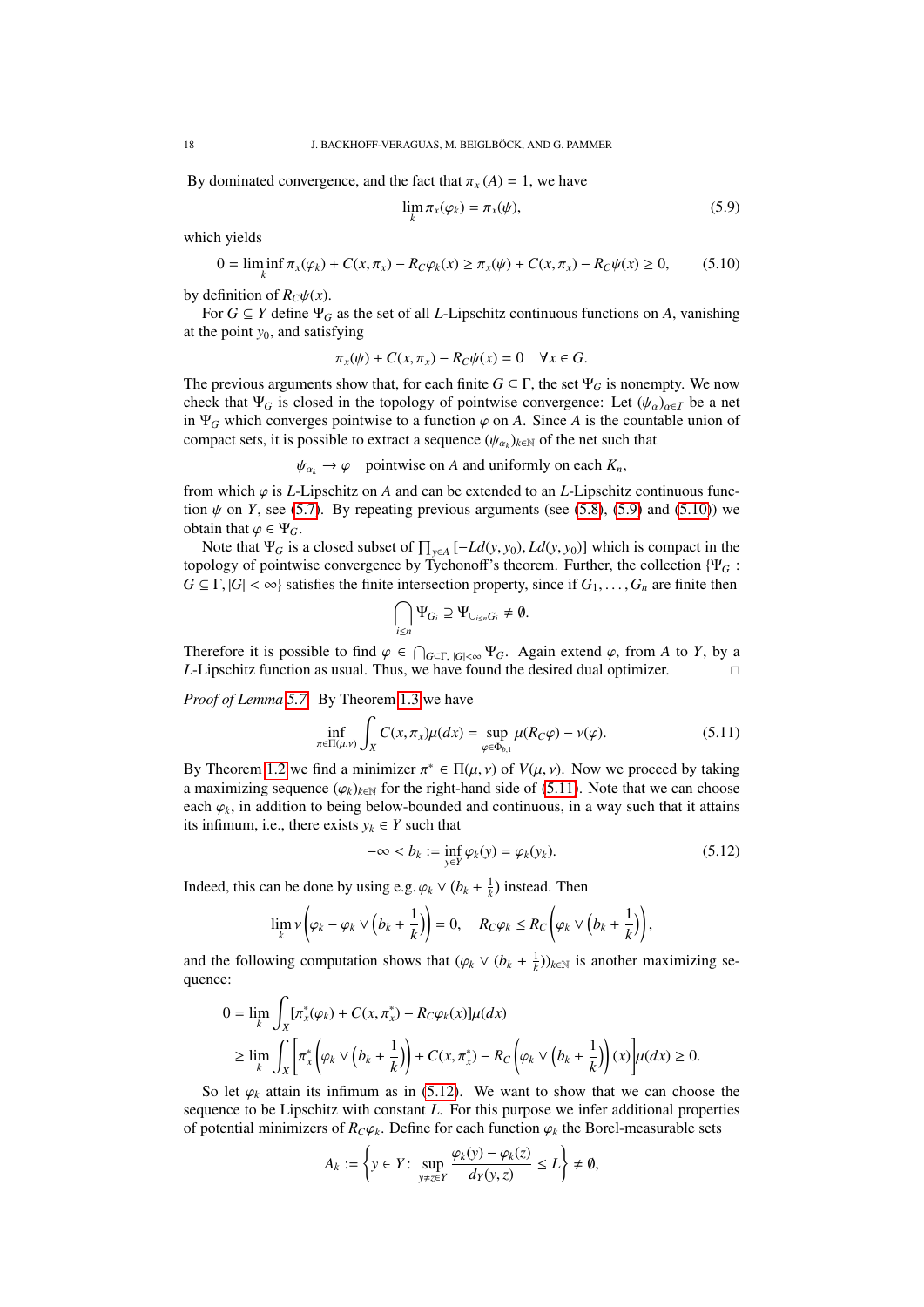$$
\mathcal{Y}_k := \left\{ (y, z) \in Y \times A_k \colon \varphi_k(y) - \varphi_k(z) > L d_Y(y, z) \right\}.
$$

That  $A_k \neq \emptyset$  follows since the minimizers of  $\varphi_k$  form a subset. We also stress that

$$
\text{proj}_1(\mathcal{Y}_k) = A_k^c.
$$

Indeed, it is apparent that  $proj_1(\mathcal{Y}_k) \subseteq A_k^c$ . To see the converse, assume  $y \in A_k^c \cap proj_1(\mathcal{Y}_k)^c$ . Define *Z*(*z*<sup>*'*</sup>) := {*z* ∈ *Y* :  $\varphi_k(z) - \varphi_k(z) > L d_Y(z, z')$ }. If there exists  $\tilde{z} \in Z(y) ∩ A_k$ , we obtain a contradiction to  $y \in \text{proj}(V)$ . I et  $z_0 := y$  and inductively set  $z_0 \in Z(z, \alpha)$  such that a contradiction to  $y \in \text{proj}_1(\mathcal{Y}_k)^c$ . Let  $z_0 := y$  and inductively set  $z_l \in Z(z_{l-1})$  such that

$$
\inf_{z \in Z(z_{l-1})} \varphi_k(z) + \frac{1}{2^l} \ge \varphi_k(z_l). \tag{5.13}
$$

We have for any natural numbers  $0 \le i \le n$ 

$$
\varphi_k(z_i) - \varphi_k(z_n) = \sum_{l=i}^n \varphi_k(z_{l-1}) - \varphi_k(z_l) > L \sum_{l=i}^n d_Y(z_{l-1}, z_l). \tag{5.14}
$$

The r.h.s. is bounded from below by  $Ld_Y(z_i, z_n)$  and so as before we see that  $z_n \in A_k$ <br>wides a contradiction. We therefore assume for all *l* that  $z_i \notin A_i$ . The above inequality provides a contradiction. We therefore assume for all *l* that  $z_l \notin A_k$ . The above inequality yields by lower-boundedness of  $\varphi_k$  that  $(z_l)_{l \in \mathbb{N}}$  is a Cauchy sequence in *Y*. Writing  $\bar{z}$  for its limit point, we conclude from [\(5.14\)](#page-18-0) that  $\varphi_k(z_i) - \varphi_k(\overline{z}) > Ld_Y(z_i, \overline{z})$  and consequentely  $Z(\overline{z}) \subset Z(z_i)$ . Since then inf*l*( $\varphi_k(z) \to z \in Z(z_i)$ ) < inf*l*( $\varphi_k(z) \to z \in Z(\overline{z})$ ) and from (5.13) *Z*( $\overline{z}$ ) ⊆ *Z*( $z$ <sup>*i*</sup>). Since then inf{ $\varphi_k(z)$  :  $z \in Z(z_i)$ } ≤ inf{ $\varphi_k(z)$  :  $z \in Z(\overline{z})$ } and from [\(5.13\)](#page-18-1), we deduce  $\inf{\varphi_k(z) : z \in Z(\overline{z})\} \ge \varphi_k(\overline{z})$ . Thus  $Z(\overline{z}) = \emptyset$ , implying  $\overline{z} \in A_k$  and yielding a contradiction to  $y \in \text{proj}_1(\mathcal{Y}_k)^c$ . All in all, we have proven that  $A_k^c = \text{proj}_1(\mathcal{Y}_k)$ .

By Jankov-von Neumann uniformization [\[27,](#page-21-31) Theorem 18.1] there is an analytically measurable selection  $T_k$ :  $proj_1(\mathcal{Y}_k) \to A_k$ . We set  $T_k$  on  $A_k = proj_1(\mathcal{Y}_k)^c$  as the identity. Then  $T_k$  maps from *Y* to  $A_k$  and for any  $p \in \mathcal{P}^t_{d_Y}(Y)$  we have

$$
C(x, T_k(p)) \le C(x, p) + L \mathcal{W}_1(p, T_k(p))
$$
  
\n
$$
\le C(x, p) + L \int_Y d_Y(y, T_k(y)) p(dy)
$$
  
\n
$$
\le C(x, p) + \int_Y [\varphi_k(y) - \varphi_k(T_k(y))] p(dy)
$$
  
\n
$$
= C(x, p) + p(\varphi_k) - T_k(p)(\varphi_k).
$$

Therefore, we can assume that potential minimizers of  $R_C \varphi_k$  are concentrated on  $A_k$ :

<span id="page-18-2"></span>
$$
R_C \varphi_k(x) = \inf_{p \in \mathcal{P}^1_{d_Y}(Y)} p(\varphi_k) + C(x, p) = \inf_{p \in \mathcal{P}^1_{d_Y}(A_k)} p(\varphi_k) + C(x, p). \tag{5.15}
$$

We introduce a family of *L*-Lipschitz continuous functions by

$$
\psi_k(y):=\inf_{z\in A_k}\varphi_k(z)+Ld_Y(y,z)=\inf_{z\in Y}\varphi_k(z)+Ld_Y(y,z)\quad \forall y\in Y,
$$

where equality holds thanks to  $proj_1(\mathcal{Y}_k) = A_k^c$ , since for  $z \in A_k^c$  we find  $(z, \hat{z}) \in \mathcal{Y}_k$ , and so

$$
\varphi_k(z) + Ld_Y(y, z) > \varphi_k(\hat{z}) + L(d_Y(y, z) + d_Y(z, \hat{z})) \ge \varphi_k(\hat{z}) + Ld_Y(y, \hat{z}).
$$

Then  $\varphi_k \geq \psi_k$  where equality holds precisely on  $A_k$ . Similarly to before, we find a measurable selection  $\hat{T}_k$ :  $Y \to A_k$  such that  $\psi_k(\hat{T}_k(y)) + L d_Y(y, \hat{T}_k(y)) \leq \psi_k(y) + \varepsilon$ . For any  $n \in \mathcal{P}^t$  (*Y*) we have  $p \in \mathcal{P}^t_{d_Y}(Y)$  we have

$$
C(x,\hat{T}_k(p)) \leq C(x,p) + L \int_Y d_Y(y,\hat{T}_k(y)) p(dy) \leq C(x,p) + p(\psi_k) - \hat{T}_k(p)(\psi_k) + \varepsilon.
$$

<span id="page-18-1"></span><span id="page-18-0"></span>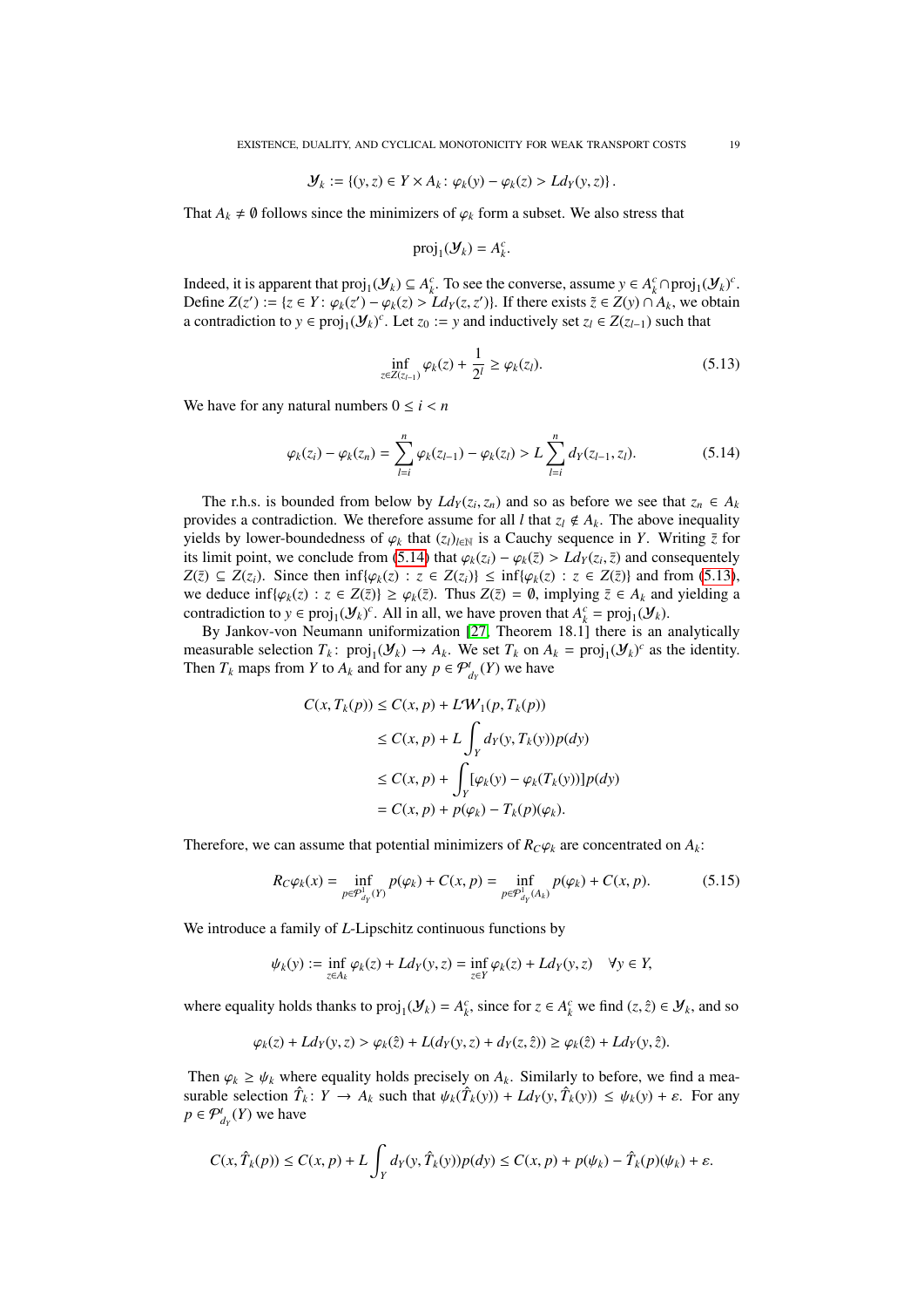Since  $\varepsilon$  is arbitrary, by the same argument as in [\(5.15\)](#page-18-2), we can restrict  $\mathcal{P}^1_{d_Y}(Y)$  to  $\mathcal{P}^1_{d_Y}(A_k)$ <br>in the definition of  $R_{\alpha/2}$ . Hence  $R_{\alpha/2}$ .  $(Y) = R_{\alpha/2}$ . (*x*) and in the definition of  $R_C \psi_k$ . Hence,  $R_C \varphi_k(x) = R_C \psi_k(x)$  and

$$
\int_{X} C(x, \pi_{x}^{*}) \mu(dx) = \lim_{k} \int_{X} \left[ -\pi_{x}^{*}(\varphi_{k}) + R_{C}\varphi_{k}(x) \right] \mu(dx)
$$
\n
$$
\leq \lim_{k} \int_{X} \left[ -\pi_{x}^{*}(\psi_{k}) + R_{C}\psi_{k}(x) \right] \mu(dx)
$$
\n
$$
\leq \lim_{k} \int_{X} \left[ -\pi_{x}^{*}(\psi_{k}) + \pi_{x}^{*}(\psi_{k}) + C(x, \pi_{x}^{*}) \right] \mu(dx)
$$
\n
$$
= \int_{X} C(x, \pi_{x}^{*}) \mu(dx).
$$

 $\Box$ 

# 6. On the Brenier-Strassen Theorem of Gozlan and Juillet

<span id="page-19-0"></span>In this part we take  $X = Y = \mathbb{R}^d$ , equipped with the Euclidean metric, and

$$
C_{\theta}(x,\rho):=\theta\bigg(x-\int y\rho(dy)\bigg),\,
$$

where  $\theta$ :  $\mathbb{R}^d \to \mathbb{R}_+$  is convex. As usual we denote by  $V(\cdot, \cdot)$  the value of the weak transport problem with this cost functional (see (1.1)). We have problem with this cost functional (see [\(1.1\)](#page-0-0)). We have

<span id="page-19-2"></span>**Lemma 6.1.** *Let*  $\mu \in \mathcal{P}(\mathbb{R}^d)$  *and*  $\nu \in \mathcal{P}^1(\mathbb{R}^d)$ *. Then* 

<span id="page-19-1"></span>
$$
\inf_{\eta \leq_c \nu} \inf_{\pi \in \Pi(\mu, \eta)} \int \theta(x - z) \pi(dx, dz) = V(\mu, \nu). \tag{6.1}
$$

*Proof.* Given  $\pi$  feasible for  $V(\mu, \nu)$ , we define  $T(x) := \int y \pi^x(dy)$  and notice that  $T(\mu) \leq_c \nu$ <br>by Jensen's inequality. From this we deduce that the l.h.s. of (6.1) is smaller than the r.h.s. by Jensen's inequality. From this we deduce that the l.h.s. of [\(6.1\)](#page-19-1) is smaller than the r.h.s. For the reverse inequality, let  $\varepsilon > 0$  and say  $\bar{\eta} \leq_c v$  is such that

$$
\inf_{\eta \leq \varepsilon^{\gamma}} \inf_{\pi \in \Pi(\mu,\eta)} \int \theta(x-z)\pi(dx,dz) + \varepsilon \geq \inf_{\pi \in \Pi(\mu,\bar{\eta})} \int \theta(x-z)\pi(dx,dz) \geq \int \theta(x-z)\bar{\pi}(dx,dz) - \varepsilon,
$$

for some  $\bar{\pi} \in \Pi(\mu, \bar{\eta})$ . By Strassen theorem there is a martingale measure  $m(dz, dy)$  with first marginal  $\bar{\eta}$  and second marginal v. Define  $\pi(dx, dy) := \int_{\bar{x}} \bar{\pi}^z(dx) m^z(dy) \bar{\eta}(dz)$ , so then  $\pi$ has x-marginal  $\mu$  and y-marginal  $\nu$ , and furthermore  $\int y \pi^x (dx) = \int z \bar{\pi}^x (dx) (\mu$ -a.s.), by the martingale property of *m*. Thus, by Iensen's inequality: martingale property of *m*. Thus, by Jensen's inequality:

$$
\int \theta(x-z)\bar{\pi}_x(dz)\mu(dx) \ge \int \theta\left(x - \int z\bar{\pi}_x(dz)\right)\mu(dx) = \int \theta\left(x - \int y\pi_x(dy)\right)\mu(dx) \ge V(\mu, \nu).
$$
  
Taking  $s \to 0$  we conclude

Taking  $\varepsilon \to 0$  we conclude.

We now provide the proof of Theorem [1.4,](#page-2-2) in which case  $\theta(\cdot) = |\cdot|^2$ :

*Proof of Theorem [1.4.](#page-2-2)* We have  $V(u, v) < \infty$ , since the product coupling yields a finite cost. Lemma [6.1](#page-19-2) established the rightmost equality in [\(1.6\)](#page-2-4). The existence of an optimizer  $\pi$  to  $V(\mu, \nu)$  follows from Theorem [1.2.](#page-1-1) By the necessary monotonicity principle (Theorem [5.3\)](#page-12-1) there exists a measurable set  $\Gamma \subseteq X$  with  $\mu(\Gamma) = 1$  such that for any finite number of points  $x_1, \ldots, x_N$  in  $\Gamma$  and measures  $m^1, \ldots, m^N$  in  $\mathcal{P}(\mathbb{R}^d)$  with  $\sum_{i=1}^N m^i = \sum_{i=1}^N \pi$  following inequality holds: *xi* the following inequality holds:

$$
\sum_{i=1}^{N} \left| x^{i} - \int y \pi^{x^{i}} (dy) \right|^{2} \le \sum_{i=1}^{N} \left| x^{i} - \int y m^{i} (dy) \right|^{2}.
$$
 (6.2)

In particular, if we let

<span id="page-19-3"></span>
$$
T(x) := \int y \pi_x(dy),
$$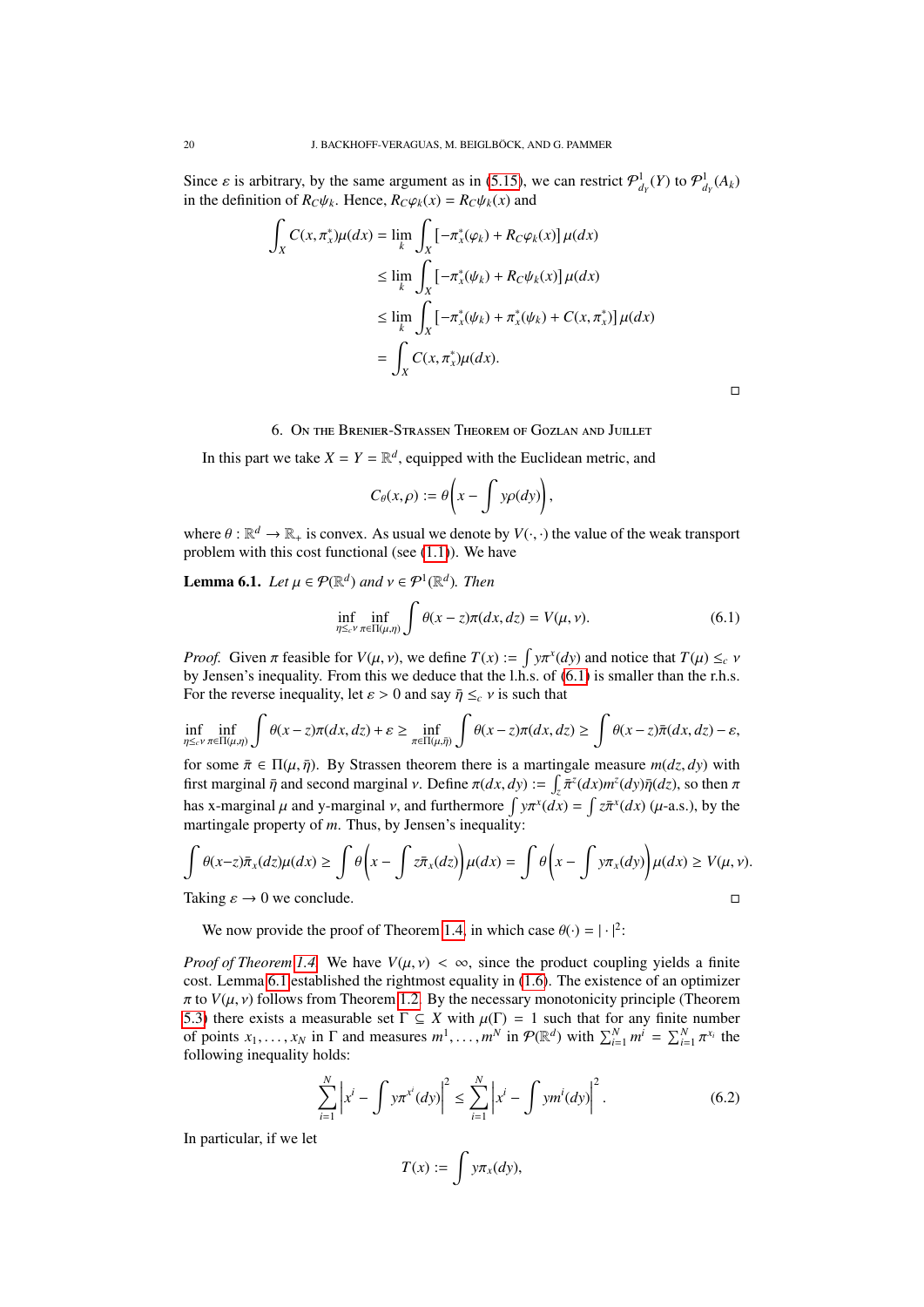and  $\sigma$  is any permutation, then

$$
\sum_{i} |x^{i} - T(x^{i})|^{2} \le \sum_{i=1}^{N} |x^{i} - T(x^{\sigma(i)})|^{2}.
$$
\n(6.3)

Let us introduce  $p(dx, dz) := \mu(dx)\delta_{T(x)}(dz)$  and observe that its *z*-marginal is  $T(\mu)$ . By Rockafellar's theorem ([\[42,](#page-22-5) Theorem 2.27]) the support of *p* is contained in the graph of the subdifferential of a closed convex function. Then by the Knott-Smith optimality criterion ([\[42,](#page-22-5) Theorem 2.12]) the coupling *p* attains  $W_2(\mu, T(\mu))$ . Since by Jensen clearly  $T(\mu) \leq_c \nu$ , this establishes the remaining equality in [\(1.6\)](#page-2-4) and shows further that  $V(\mu, \nu) =$  $W_2(\mu, T(\mu))^2$  and  $\mu^* := T(\mu)$ . The uniqueness of  $\mu^*$  follows the same argument as in the proof of [23] Proposition 1.11 proof of [\[23,](#page-21-1) Proposition 1.1].

We can use  $(6.2)$  and argue verbatim as in [\[23,](#page-21-1) Remark 3.1] showing that  $T$  is actually 1-Lipschitz on  $\Gamma$ . We will now prove that *T* is ( $\mu$ -a.s. equal to) the gradient of a continuously differentiable convex function. The key remark is that the coupling *p* is also optimal for  $V(\mu, T(\mu))$ . Indeed, we have

$$
V(\mu, \nu) \le \inf_{\eta \le c} W_2(\mu, \nu)^2 = V(\mu, T(\mu)) \le \int |x - T(x)|^2 \mu(dx) = V(\mu, \nu).
$$

Take any  $W_2$ -approximative sequence  $(\mu^k)_{k \in \mathbb{N}}$  of  $\mu$  such that for all  $k \in \mathbb{N}$ 

$$
\mu^k \ll \lambda \ll \mu^k,
$$

where  $\lambda$  denotes the *d*-dimensional Lebesgue measure. This can be easily achieved by scaled convolution with a non-degenerate Gaussian kernel. By stability of the considered weak transport problem [\[8,](#page-21-32) Theorem 1.5], and using the previously shown, we obtain for each  $\mu^k$  a 1-Lipschitz map  $T^k$  defined this time everywhere in  $\mathbb{R}^d$  with

$$
\mathcal{W}_2(\mu^k, T^k(\mu^k))^2 = V(\mu^k, \nu),
$$

and  $T^k(\mu^k) \to T(\mu)$  in  $W_1$ . By Brenier's theorem [\[42,](#page-22-5) Theorem 2.12 *(ii)*] we find for each  $k \in \mathbb{N}$  some convex function  $\phi^k \colon \mathbb{R}^d \to \mathbb{R}$   $\phi(0) = 0$  and  $\nabla \phi^k(x) = T^k(x)$  d-a.e. x. By  $k \in \mathbb{N}$  some convex function  $\varphi^k \colon \mathbb{R}^d \to \mathbb{R}$ ,  $\varphi(0) = 0$ , and  $\nabla \varphi^k(x) = T^k(x)$   $\lambda$ -a.e. *x*. By continuity of  $T^k$  we have  $\nabla \varphi^k(x) = T^k(x)$  for all  $x \in \mathbb{R}^d$ continuity of  $T^k$  we have  $\nabla \varphi^k(x) = T^k(x)$  for all  $x \in \mathbb{R}^d$ .<br>We want to show that  $(\varphi^k)_{k \ge 0}$  is suitably relatively

We want to show that  $(\varphi^k)_{k \in \mathbb{N}}$  is suitably relatively compact. By tightness of  $\mu^k$  and  $(\mu^k)$  we find compact sets  $K$ ,  $K_0 \subset \mathbb{R}^d$  with  $T^k(\mu^k)$  we find compact sets  $K_1, K_2 \subseteq \mathbb{R}^d$  with

$$
\inf_{k} \mu^{k}(K_1) > \frac{1}{2}, \quad \inf_{k} T^{k}(\mu^{k})(K_2) > \frac{1}{2}.
$$

In particular, the sets  $(T^k(K_1) \cap K_2)_{k \in \mathbb{N}}$  are all non-empty. The compactness of  $K_1$  and *K*<sub>2</sub>, and the 1-Lipschitz property of each  $T^k$ , imply then the existence of  $x \in K_1$  such that  $\sup_k |T^k(x)| < \infty$ . Hence,  $(T^k)_{k \in \mathbb{N}}$  is pointwise bounded and uniformly 1-Lipschitz. Thanks to Arzela-Ascoli's theorem and a diagonalization argument, we can select a subse- ` quence  $(T^{k_j})_{j\in\mathbb{N}}$  of  $(T^k)_{k\in\mathbb{N}}$  which converges locally uniformly to some 1-Lipschitz function  $\tilde{T}$ :  $\mathbb{R}^d \to \mathbb{R}^d$ . Since being a gradient field is preserved under locally uniform limits, we have that  $\tilde{T}$  is a gradient field, and  $\varphi^{k_j}$  converges pointwise to some  $\varphi$  with  $\varphi(0) = 0$  and  $\nabla \varphi = \tilde{T}$ . In particular  $\varphi$  is convex and of class  $C^1(\mathbb{R}^d)$  $\nabla \varphi = \tilde{T}$ . In particular  $\varphi$  is convex and of class  $C^1(\mathbb{R}^d)$ .<br>Finally for any  $f \in C_1(\mathbb{R}^d)$  and  $s > 0$  we find an in

Finally, for any  $f \in C_b(\mathbb{R}^d)$  and  $\varepsilon > 0$ , we find an index  $j_0 \in \mathbb{N}$  such that for all  $j \ge j_0$ :

$$
|T^{k_j}(\mu^{k_j})(f) - \tilde{T}(\mu)(f)| \leq |T^{k_j}(\mu^{k_j})(f) - \tilde{T}(\mu^{k_j})(f)| + |\tilde{T}(\mu^{k_j})(f) - \tilde{T}(\mu)(f)| < \varepsilon,
$$

where the first summand can be chosen sufficiently small for large *j* by locally uniform convergence of  $T^{k_k}$  to  $\tilde{T}$  and the second one by weak convergence of  $\mu^{k_j}$  to  $\mu$ . All in all, we<br>deduce that  $T^{k_j}(\mu^{k_j})$  converges weakly to  $\tilde{T}(\mu)$  which must therefore match  $T(\mu)$ . Furtherdeduce that  $T^{k_j}(\mu^{k_j})$  converges weakly to  $\tilde{T}(\mu)$ , which must therefore match  $T(\mu)$ . Further-<br>more  $\mu(dx)\delta_{\tilde{T}}$ ,  $(dx)$  defines an optimizer for the weak transport problem (1, 1) between  $\mu$ more,  $\mu(dx)\delta_{\tilde{T}(x)}(dy)$  defines an optimizer for the weak transport problem [\(1.1\)](#page-0-0) between  $\mu$ <br>and y with cost (1.5). By uniqueness of the optimizers we conclude  $T - \tilde{T}$  u almost surely and *v* with cost [\(1.5\)](#page-2-1). By uniqueness of the optimizers we conclude  $T = \tilde{T} \mu$ -almost surely. In particular, *T* is  $\mu$ -almost everywhere the gradient of the convex function  $\varphi \in C^1(\mathbb{R}^d)$ .  $\Box$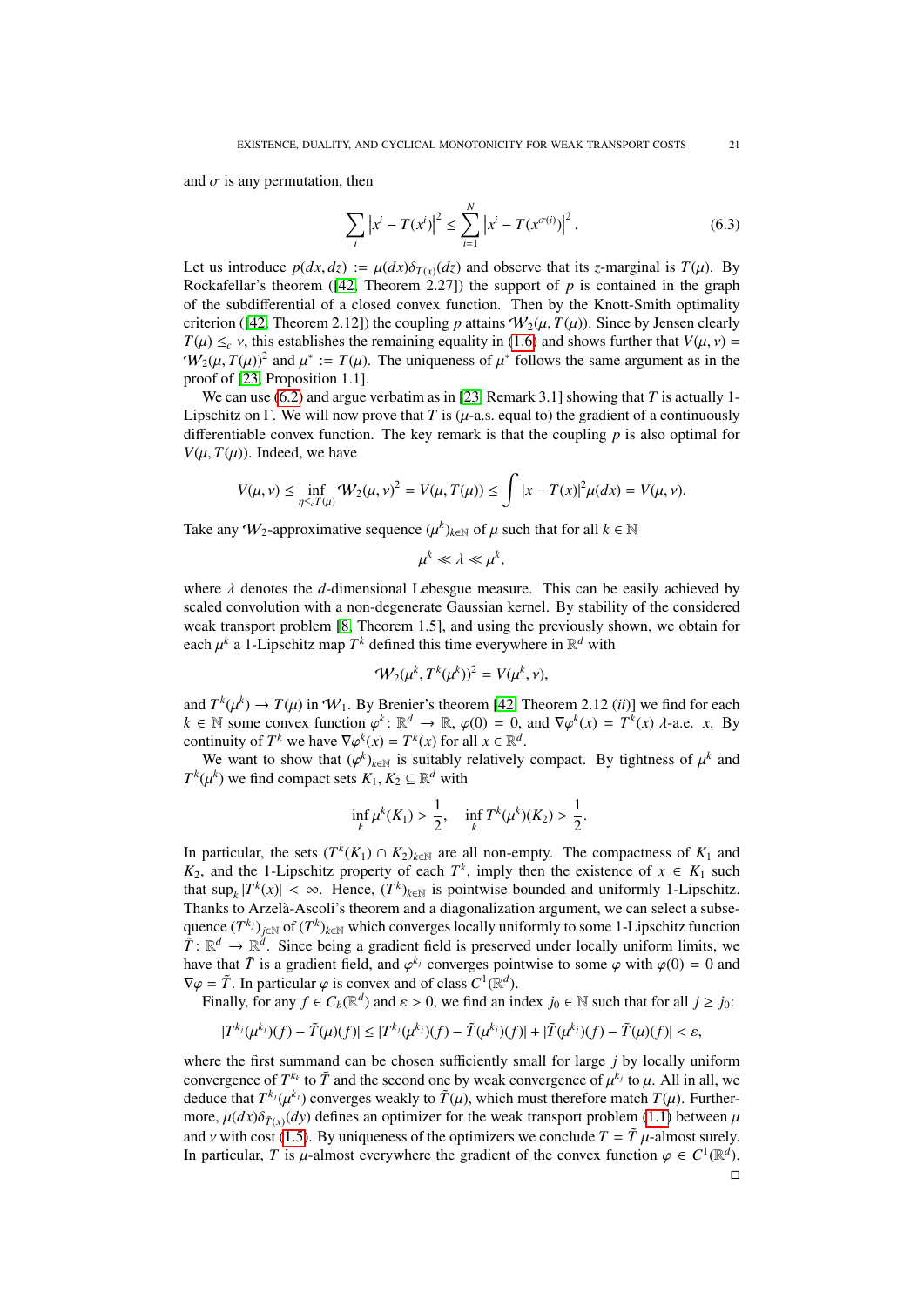#### **REFERENCES**

- <span id="page-21-7"></span>[1] A. Alfonsi, J. Corbetta, and B. Jourdain. Sampling of probability measures in the convex order and approximation of Martingale Optimal Transport problems. *ArXiv e-prints*, Sept. 2017.
- <span id="page-21-8"></span>[2] J.-J. Alibert, G. Bouchitte, and T. Champion. A new class of cost for optimal transport planning. *halpreprint*, 2018.
- <span id="page-21-11"></span>[3] J. Backhoff-Veraguas, D. Bartl, M. Beiglböck, and M. Eder. Adapted Wasserstein Distances and Stability in Mathematical Finance. *arXiv e-prints*, page arXiv:1901.07450, Jan 2019.
- <span id="page-21-17"></span>[4] J. Backhoff-Veraguas, D. Bartl, M. Beiglböck, and M. Eder. All Adapted Topologies are Equal. arXiv e*prints*, page arXiv:1905.00368, May 2019.
- <span id="page-21-16"></span>[5] J. Backhoff-Veraguas, M. Beiglböck, M. Eder, and A. Pichler. Fundamental properties of process distances. *ArXiv e-prints*, 2017.
- <span id="page-21-10"></span>[6] J. Backhoff-Veraguas, M. Beiglböck, M. Huesmann, and S. Källblad. Martingale Benamou–Brenier: a probabilistic perspective. *ArXiv e-prints*, Aug. 2018.
- <span id="page-21-6"></span>[7] J. Backhoff-Veraguas, M. Beiglböck, Y. Lin, and A. Zalashko. Causal transport in discrete time and applications. *SIAM Journal on Optimization*, 27(4):2528–2562, 2017.
- <span id="page-21-32"></span>[8] J. Backhoff-Veraguas, M. Beiglböck, and G. Pammer. Weak monotone rearrangement on the line. *arXiv e-prints*, page arXiv:1902.05763, Feb 2019.
- <span id="page-21-27"></span>[9] M. Beiglböck, A. Cox, and M. Huesmann. Optimal transport and Skorokhod embedding. Invent. Math., 208(2):327–400, 2017.
- <span id="page-21-30"></span>[10] M. Beiglböck, M. Goldstern, G. Maresch, and W. Schachermayer. Optimal and better transport plans. *J. Funct. Anal.*, 256(6):1907–1927, 2009.
- <span id="page-21-23"></span>[11] M. Beiglböck and C. Griessler. A land of monotone plenty. Annali della SNS, to appear, Apr. 2016.
- <span id="page-21-24"></span>[12] M. Beiglböck and N. Juillet. On a problem of optimal transport under marginal martingale constraints. Ann. *Probab.*, 44(1):42–106, 2016.
- <span id="page-21-26"></span>[13] M. Beiglböck, M. Nutz, and N. Touzi. Complete Duality for Martingale Optimal Transport on the Line. *Ann. Probab., to appear*, 2016.
- <span id="page-21-28"></span>[14] M. Beiglboeck, M. Eder, C. Elgert, and U. Schmock. Geometry of Distribution-Constrained Optimal Stopping Problems. *Probab. Theory Relat. Fields, to appear*, 2018.
- <span id="page-21-9"></span>[15] M. Beiglboeck and N. Juillet. Shadow couplings. *ArXiv e-prints*, Sept. 2016.
- <span id="page-21-18"></span>[16] D. P. Bertsekas and S. E. Shreve. *Stochastic optimal control*, volume 139 of *Mathematics in Science and Engineering*. Academic Press, Inc. [Harcourt Brace Jovanovich, Publishers], New York-London, 1978. The discrete time case.
- <span id="page-21-13"></span>[17] M. Bowles and N. Ghoussoub. A Theory of Transfers: Duality and convolution. *arXiv e-prints*, page arXiv:1804.08563, Apr 2018.
- <span id="page-21-21"></span>[18] M. Colombo, L. De Pascale, and S. Di Marino. Multimarginal optimal transport maps for one-dimensional repulsive costs. *Canad. J. Math.*, 67(2):350–368, 2015.
- <span id="page-21-12"></span>[19] C. Daskalakis, A. Deckelbaum, and C. Tzamos. Strong Duality for a Multiple-Good Monopolist. *Econometrica*, 85(3):735–767, 2017.
- <span id="page-21-29"></span>[20] P. Dupuis and R. S. Ellis. *A weak convergence approach to the theory of large deviations*, volume 902. John Wiley & Sons, 2011.
- <span id="page-21-5"></span>[21] M. Fathi and Y. Shu. Curvature and transport inequalities for Markov chains in discrete spaces. *Bernoulli*, 24(1):672–698, 2018.
- <span id="page-21-19"></span>[22] W. Gangbo and R. McCann. The geometry of optimal transportation. *Acta Math.*, 177(2):113–161, 1996.
- <span id="page-21-1"></span>[23] N. Gozlan and N. Juillet. On a mixture of brenier and strassen theorems. *arXiv preprint arXiv:1808.02681*, 2018.
- <span id="page-21-2"></span>[24] N. Gozlan, C. Roberto, P.-M. Samson, Y. Shu, and P. Tetali. Characterization of a class of weak transportentropy inequalities on the line. *Ann. Inst. Henri Poincaré Probab. Stat.*, 54(3):1667–1693, 2018.
- <span id="page-21-0"></span>[25] N. Gozlan, C. Roberto, P.-M. Samson, and P. Tetali. Kantorovich duality for general transport costs and applications. *J. Funct. Anal.*, 273(11):3327–3405, 2017.
- <span id="page-21-22"></span>[26] C. Griessler. *c*-cyclical monotonicity as a sufficient criterion for optimality in the multi-marginal Monge-Kantorovich problem. *ArXiv e-prints*, Jan. 2016.
- <span id="page-21-31"></span>[27] A. S. Kechris. *Classical descriptive set theory*, volume 156 of *Graduate Texts in Mathematics*. Springer-Verlag, New York, 1995.
- <span id="page-21-14"></span>[28] C. Léonard. A survey of the Schrödinger problem and some of its connections with optimal transport. *Discrete Contin. Dyn. Syst.*, 34(4):1533–1574, 2014.
- <span id="page-21-4"></span>[29] K. Marton. A measure concentration inequality for contracting markov chains. *Geometric* & *Functional Analysis GAFA*, 6(3):556–571, 1996.
- <span id="page-21-3"></span>[30] K. Marton et al. Bounding  $\bar{d}$ -distance by informational divergence: A method to prove measure concentration. *The Annals of Probability*, 24(2):857–866, 1996.
- <span id="page-21-25"></span>[31] M. Nutz and F. Stebegg. Canonical Supermartingale Couplings. *Ann. Probab., to appear*, Sept. 2018.
- <span id="page-21-20"></span>[32] B. Pass. On the local structure of optimal measures in the multi-marginal optimal transportation problem. *Calc. Var. Partial Di*ff*erential Equations*, 43(3-4):529–536, 2012.
- <span id="page-21-15"></span>[33] G. C. Pflug and A. Pichler. A distance for multistage stochastic optimization models. *SIAM J. Optim.*, 22(1):1–23, 2012.